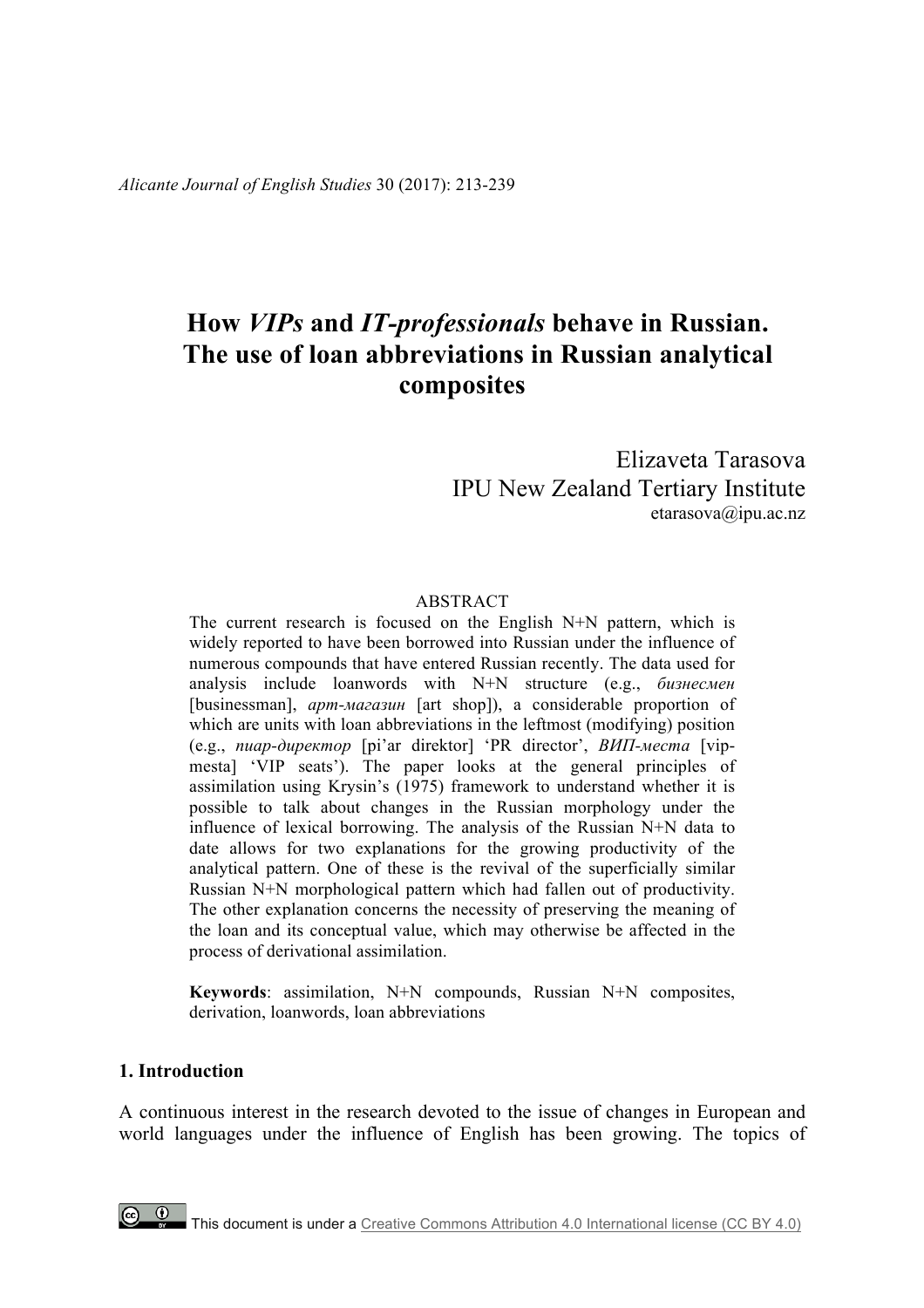investigation range from the patterns of assimilation of loanwords and changes in the lexis (Haspelmath and Tadmor, 2009; Haugen, 1950; Hyman, 1970) to the changes in morphological processes (Panov, 1999; Ryazanova-Clarke and Wade, 1999; Dimitrova et al, 2011; Gazda, 2008; Rochtchina, 2012; Panov, 1999) and even syntactic structures (Nagano and Shimada, 2016). One of the issues in this area is the tendency to analytism in word-formation processes, which is attributed to the influence of (American) English through the number of borrowings registered in inflectionally rich languages.

The overarching question that this investigation attempts to contribute to is compound genesis in Russian, and this paper aims to present some insights on how compounds that use the English N+N pattern assimilate and/or develop in Russian. Analytical N+N compounds like *бизнес-план* [biznes-plan] 'business plan' and *рокмузыка* [rok-muzyka] 'rock music' are viewed as items of lexical borrowing, and they are often reported to impact Russian derivational morphology, shifting it towards analytism (Dyakov, 2001; Rochtchina, 2012; Ryazanova-Clarke and Wade, 1999, to name just a few). Similar claims are made about other Slavic languages, e.g. Czech (Gazda, 2008), Bulgarian (Bagasheva, 2016), Polish (Sztencel, 2009), and others. This research looks at the matters of assimilation of English N+N compounds and the extension of the analytical N+N pattern in such an inflectionally rich language as Russian. For the reasons of space, the paper focuses mainly on Russian N+N compounds in which the first element is represented by a loan abbreviation (LA) that functions as a word.

This investigation is part of a corpus-based project in which a database of 2,000 Russian analytical composites was collected and analysed. The types of Russian composites were picked from the *Russian National Corpus* (henceforth – the RNC), as well as from the current Russian printed media; e.g., *Известия*, *Экономист*, *Аргументы и факты*, etc. The choice of the resources for data collection was determined by the necessity of looking at the occurrences of Russian composites in nonspecific contexts. This research looks at the data from a synchronic perspective for two reasons. Firstly, the frequency-based evidence is not as important for this research as the analysis of various types of LA+N compounds; and secondly, the RNC is relatively small and cannot be used as a reference point at this stage. However, looking at the matters diachronically would provide a deeper understanding of the development of this morphological pattern.

The analysis of loans and stages of their assimilation in the language uses the criteria offered by Krysin (1975) to decide whether a loan is fully or partially assimilated in the target language. The reason for choosing Krysin's set of criteria over others—e.g., Haugen's  $(1950)^{1}$ —is that this set answers the requirements of this study because it was developed for the analysis of loans in Russian and covers the points (shown below) relevant to this investigation. Another reason for choosing this framework for the analysis is dictated by the aim of the paper, which is to look at the overall trend in the morphology of modern Russian rather than assign the analysed compound types to certain categories. Besides, as justly noted by Gómez Capuz (1997: 82), most of the proposed typologies and classifications were created to match mainly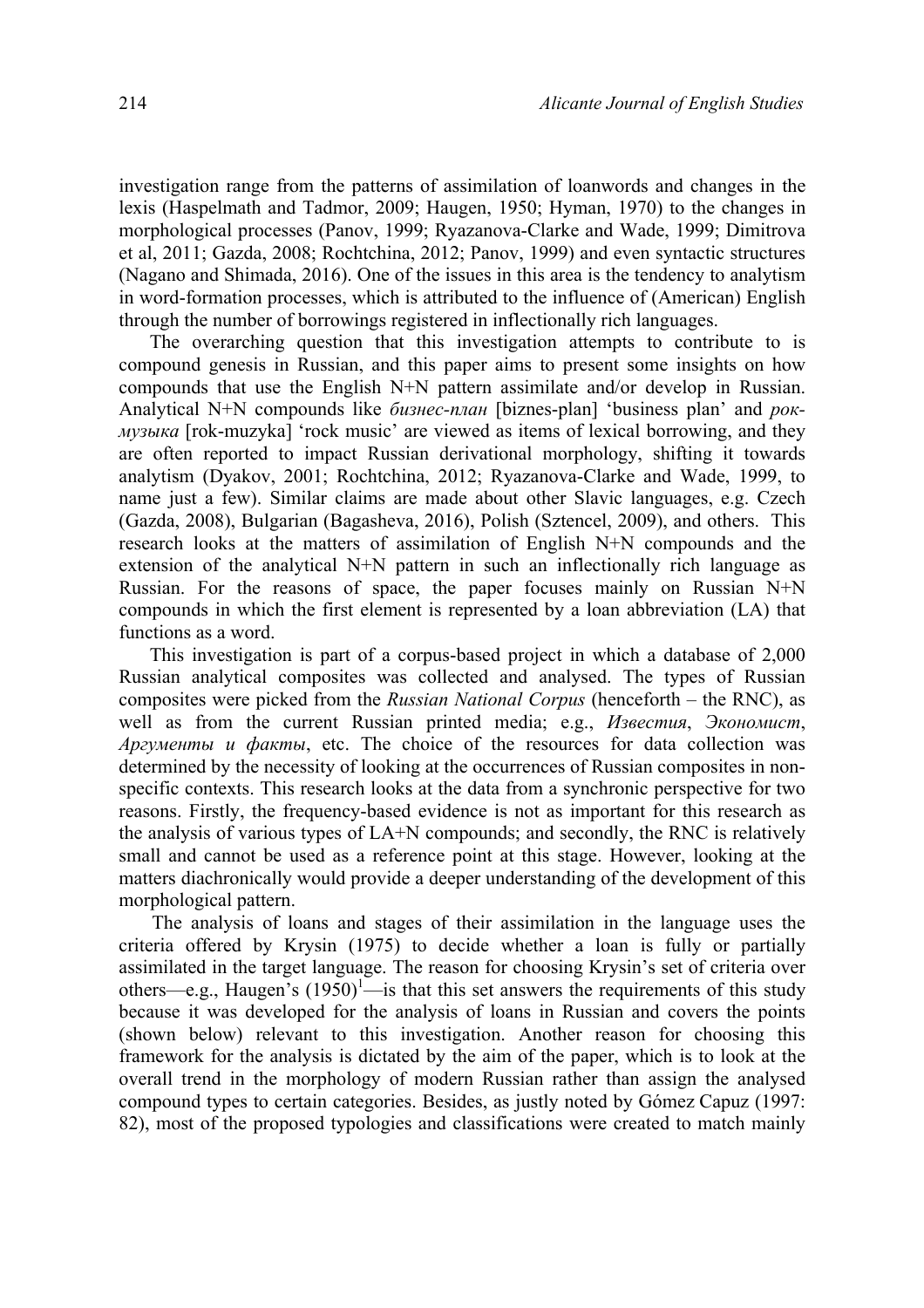Western languages. As a result, they may lack full validity since the discrete categories they operate with cannot account for all the factors involved in a given socio-linguistic situation. Finally, Krysin's criteria allow for focusing on the process of assimilation of one and the same borrowed word on different levels (phonological, orthographic, semantic, grammatical).

The paper starts with the general description of characteristics of N+N compounds in English and Russian, and demonstrates the similarities and differences between the patterns of formation to explain how the English N+N pattern is utilised as a special way of assimilating novel loans in general, with special attention to assimilation of LAs.

#### **2. English N+N compounds and compounding in Russian**

N+N compounds in English represent an interesting field of research. The issue of the position of N+N compounds in English grammar, as well as other topics, including classification of compounds, their formal structure and semantic characteristics, are rather controversial. For the purposes of this paper, which is not focused on the questions associated with N+N compounding in English, the generic definition that a compound is a new lexeme formed by adjoining two or more lexemes (Bauer, 2003: 40) is accepted. The term "N+N compound" is used to refer to English noun-noun sequences that satisfy the above definition.

Overall, the process of combining two nouns in order to create a new concept is believed to be typical of analytical languages. However, the results of the study by Štekauer et al. (2008) suggest that compounding is widely spread across languages, even though the means for creating nominal compounds may differ. Hence, it is interesting to see how similar/different Russian compounds are from English N+Ns.

#### 2.1. Russian N+N compounds

Shvedova (1980: 139) refers to the word-formation pattern of combinations with the N+N structure as 'agglutination'/'pure compounding', that is a type of word formation where the base component is equivalent to a full word and the preceding component is represented by a root morpheme. The meaning of the new word is described as the sum of the meanings of the components. The first component is believed to be a root morpheme (rather than a word), and the whole construction is a complex word.<sup>2</sup>

Pure compounding is one of the productive word-formation processes in Russian, in which two noun roots/bases are normally connected ("glued" to each other) by an interfix *-o-*, as in *хлебозавод*[khlebozavod] 'bread-making plant' or *-e-*, as in *птицефабрика* [ptitsefabrika] 'poultry factory'. Compounds that employ zero interfix are usually characterised by the neuter gender of the first element; e.g., *радиостанция* [radiostantsiya] 'radio station'. Neuter gender nouns in Russian end in either *-e* or *-o*; therefore, it is not always clear whether the final vowel of such nouns belongs to the first element of the compound or whether this vowel is an interfix. Units formed by the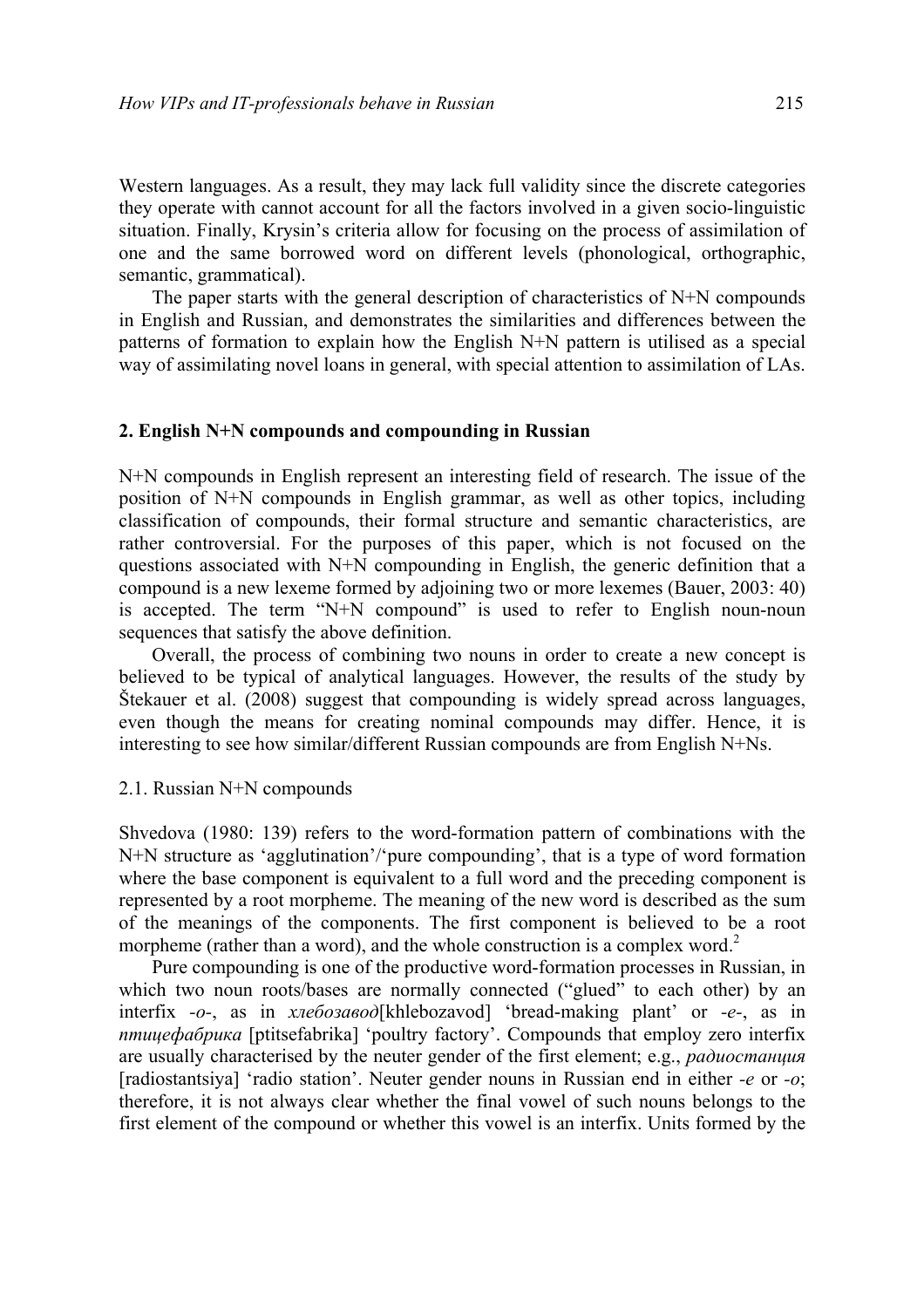process of pure compounding also include cases which have formal characteristics of English N+Ns, whereby the first element is represented by a free root morpheme that can be used as a noun lexeme (N1). The use of the hyphen or one-word spelling in such sequences is often considered as the main criterion for identifying whether we deal with a complex word rather than a phrase (Shvedova, 1980). 3 However, this type is unproductive and the formations are limited to very few Russian words which can be used in N1 position, e.g. *царь*, as in *царь-пушка* [tsar'-pushka]'king cannon'; *жар,* as in *жар-птица* [zhar-ptitsa] 'fire bird'<sup>4</sup> ; *горе,* as in *горе-человек* [gore-chelovek] 'unfortunate person'; and *чудо*, as in *чудо-печь* [chudo-pech'] 'wonder oven' (Shvedova, 1980).

The important characteristic of such sequences which allows for drawing a parallel between Russian complexes and English N+N compounds is the lack of inflectional markers on the leftmost element (e.g. for case and number) when it is required by syntax. This means that N1 in such units is used analytically, which makes them structurally similar to English N+Ns.

Когда после сорокалетнего перерыва открыли Кремль для всеобщего обозрения, я, …, в месте со своими друзьями кинулся скорей посмотреть *царь-пушку***(**[tsar'-pushk.u] 'tsar' cannon:SuffAcc') и царь-колокол.

(When, after a forty-year break, the Kremlin was opened for public viewing, I, ..., together with my friends rushed to see the **tsar cannon** and the tsar bell.)

Я давно собирался посмотреть на гнездышко такой *жар-птицы* ([zhar-ptits.y] 'firebird:SuffGen'), как Вы, ― шутя сказал Иван Павлович.

(I've been going to look at the nest of a **firebird** like you for a while - Ivan Pavlovich said jokingly.)

The examples above demonstrate the analytical use of the first component in the Russian N+N compounds, where the leftmost component has a zero ending, and the obligatory case marking is assigned to the head. Hence, it is possible to suggest that one of the compound formation processes in Russian employs the pattern which bears formal similarity to the analytical English N+N compounds.

The limited number of analytical N+N compounds in Russian can be explained by the fact that being a highly inflected language, Russian allows for the formation of adjectives from practically any noun, verb or other adjective (Townsend, 1968; Corbett, 2004). Consequently, indigenous Russian words and well-assimilated loans may serve as derivational bases for the formation of adjectives. As Corbett (2004: 201) notes, Russian employs a derived adjective + noun sequence *книжныймагазин* [knizh.nyi magazin] 'bookshop', while many European languages use an N+N compound. Therefore, there is no pragmatic need for the use of nouns for modification, and availability of adjectives makes modifying a noun using another noun redundant.

#### 2.2. Borrowed N+Ns in Russian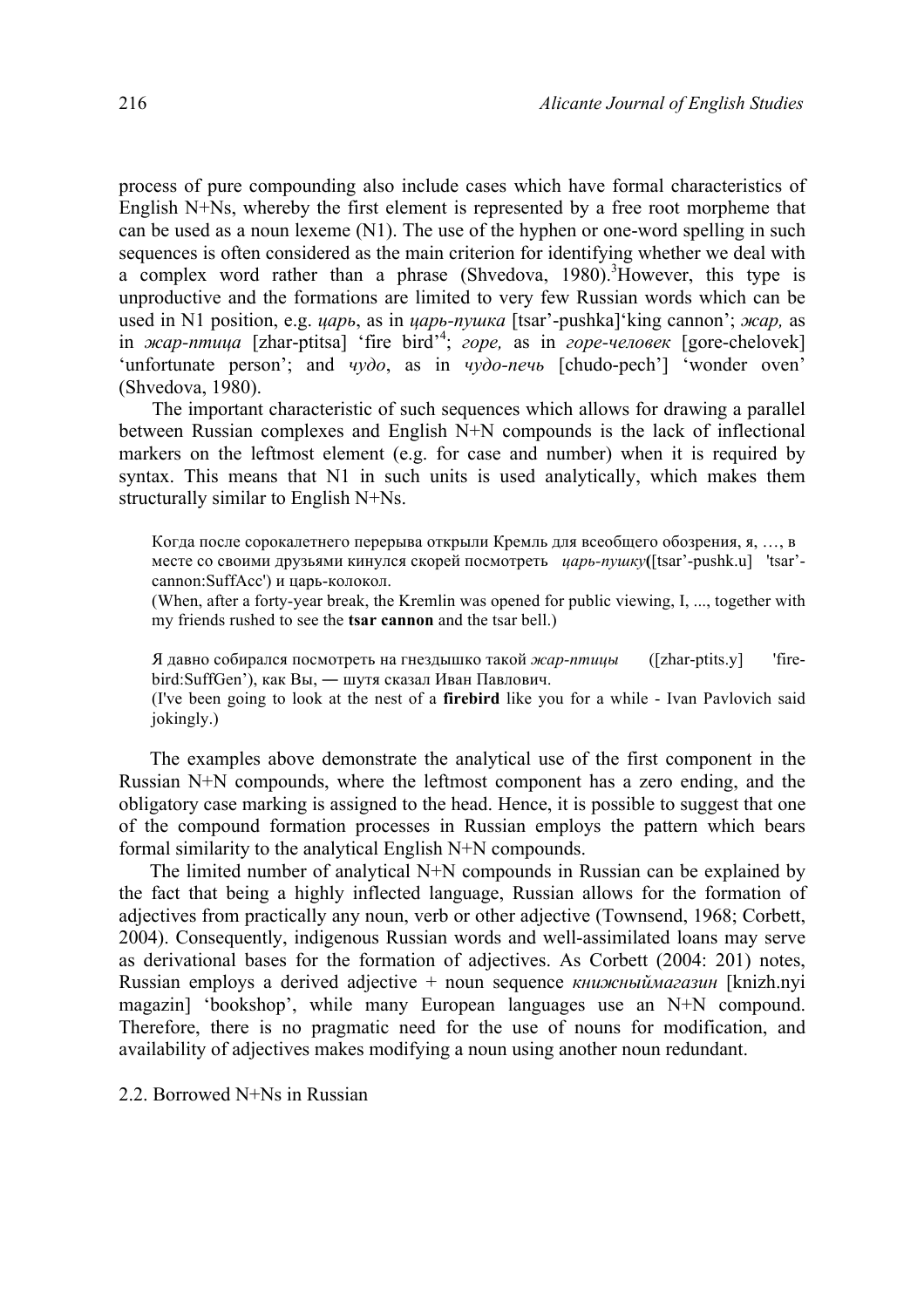In recent years, the number of items that use the English N+N pattern has increased dramatically, and a considerable amount of research on this issue has started to appear. The term that is often used for these constructions is "analytical composites" (Karaulov, 1998: 443) because the modifying element in composite structures does not acquire inflections to reflect the syntactic function, part of speech and/or case. The increase in these units is attributed to the influence of borrowed English N+Ns, in which the first element bears no morphological markers to allow for defining its morphological category. Russian N+N composites use loanwords in the modifier position, but some of them have been created in Russian rather than borrowed from English (e.g. *бизнес-леди* [biznes-ledy] 'business woman'). This gives rise to the suggestion that borrowing English compounds into Russian may have also triggered borrowing the wordformation pattern. At the same time, it may also be the case that assimilation of the N+N compounds could be viewed as a catalyst for bringing back to life the old *царьпушка* [tsar'-pushka]'king cannon' pattern, which has fallen out of productivity.

The paper analyses Russian analytical N+N composites (specially focusing on the use of LAs in the modifying position) to see how borrowed units with this structure develop in Russian and whether it is justified to speak about borrowing of the morphological pattern under the influence of lexical borrowing. Before moving to the analysis of the Russian N+Ns, it is important to outline how the principles of assimilation work in Russian.

# **3. Assimilation of loans in Russian**

The analysis of loanwords needs to consider the stages a loan undergoes in the process of assimilation in the new linguistic environment. The chosen framework (Krysin, 1975) addresses the following criteria:

- 1. Categorising the graphic-phonetic representation of a loan by means of the spelling system of the recipient language (phonological and orthographic assimilation);
- 2. Referring the borrowed lexeme to a certain grammatical class and category as prescribed by the grammar of the recipient language (grammatical assimilation);
- 3. Confirming semantic independence of the borrowed word when a loan is not a full synonym of some indigenous word of the recipient language or an earlier borrowing from elsewhere that is now accepted as part of the recipient language (semantic assimilation);
- 4. Identifying the derivational productivity of the borrowed word (derivational assimilation).

Below is a brief description of different kinds of assimilation of loans in Russian. Derivational assimilation is discussed in more detail for reasons that will be explained later in the paper.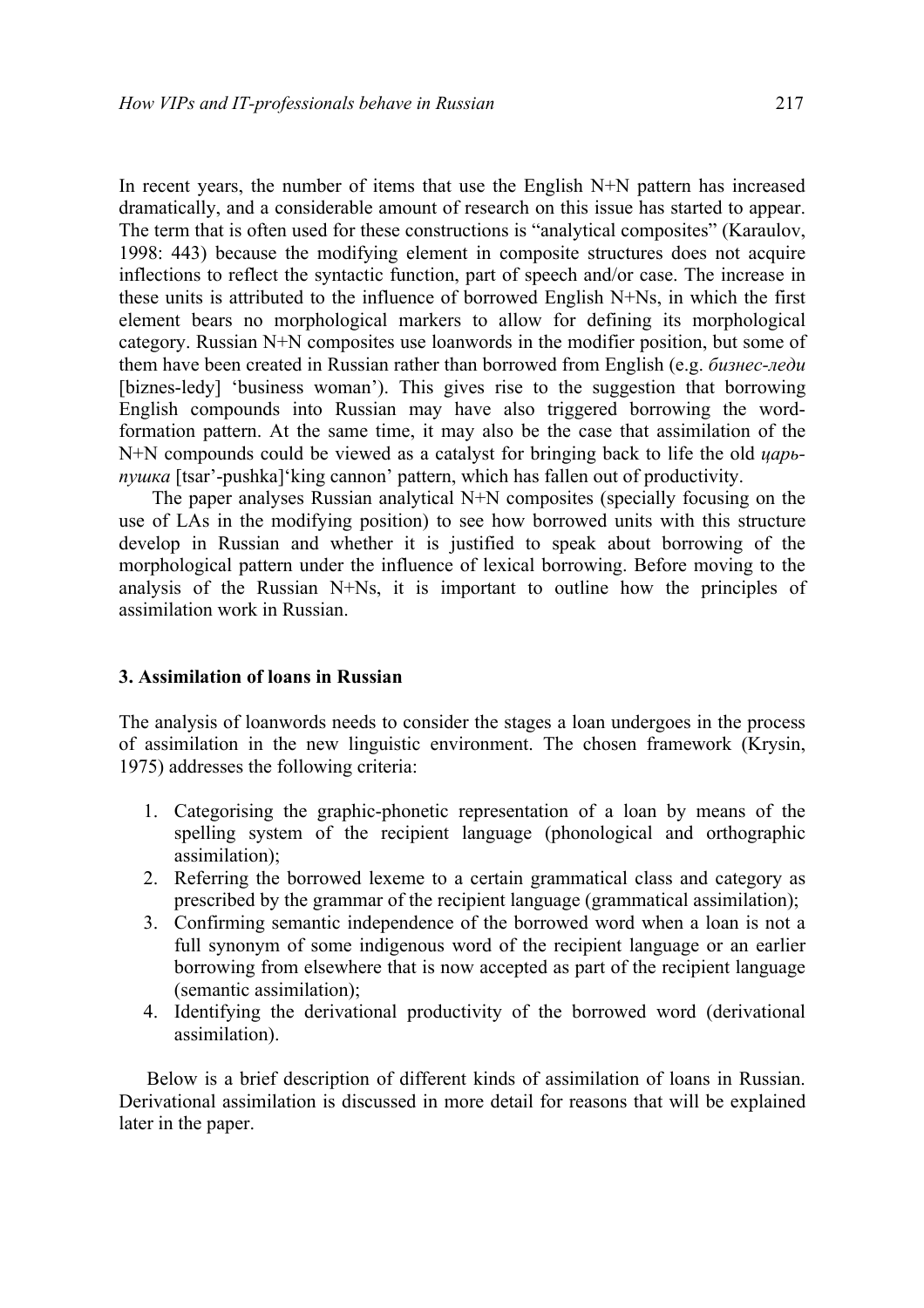# 3.1. Phonological assimilation

Once a borrowed word enters a language, it changes its phonological form in accordance with the restrictions on phonemes and their distribution imposed by the phonetic, phonological and phonotactic systems of the recipient language. Foreign sounds are replaced with similar sounds of the recipient language to keep the loan phonologically close to the original and to make its phonological shape more nativesounding. This phenomenon is referred to as 'phoneme substitution' (Broselow, 1992: 200). Haspelmath (2009) gives the example of the loan *резюме* [rez'ume]Fr. 'résumé' in Russian. Since Russian does not have front rounded vowels, French [y] turns into [ $10$ ], and the preceding consonant becomes palatalised.

# 3.2. Orthographic assimilation

The differences in the English and Russian writing systems determine the character of the orthographic representations of loans. Spelling of loans depends on the channel of borrowing: oral or written (Volodarskaya, 2002: 106). Speakers of the recipient language may use transcription *(афтешейв* [afte sheiv] 'after shave'), transliteration (*фронт-офис* [front-ofis] 'front office', or a combination of the two (*менеджер* [menedzher] 'manager').

In a limited number of cases (mostly abbreviations), Latin script is used for loans in Russian (*VIP, CD, SMS, PIN, PUC, HR, PR*, etc.), which sometimes function on a par with the transcribed/transliterated variants<sup>6</sup>:

*VIP – ВИП/вип, CD – сиди/СиДи, SMS - эсэмэс, PIN – ПИН/пин, PUC – ПУК, HR – эйчар,*   $PR - nuap^7$ .

# 3.3. Grammatical assimilation

Grammatical assimilation involves assigning grammatical categories to loans. Russian is a language with a highly developed system of flexions that are used to denote grammatical categories. Each new word needs to be referred to one of the grammatical classes irrespective of whether the same categories exist in the donor language and sometimes irrespective of the linguistic means the donor language uses. For example, the loan *байк* [baik] 'bike' is referred to 2<sup>nd</sup> Declension Masculine nouns because it does not have a suffix at the end similar to Russian nouns that belong to this category.

# 3.4. Semantic assimilation

When a word is borrowed, it is usually the case that only one sense of a possible plethora of meanings is borrowed at a time (Busse and Görlach, 2002: 27). The loan's integration into a semantic field may involve a change of its meaning, both in denotation and connotation (Ibid.), which is commonly called semantic assimilation. In the process of semantic assimilation, the original meaning of the word may be either extended or specified (Kimyagarova, 1968). The case of the loan *паркинг*[parking]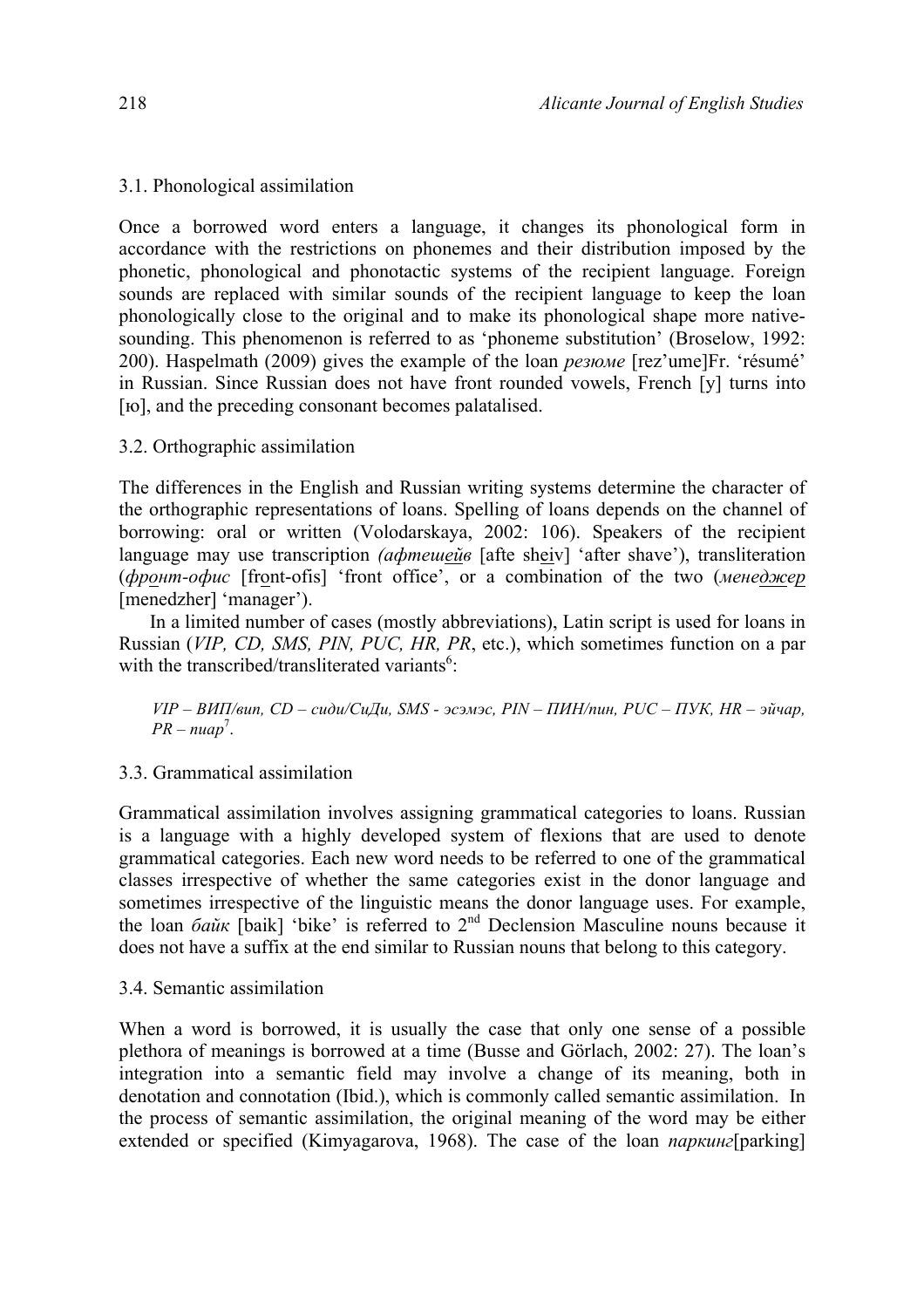'parking' listed as "a place/building for paid secure parking" (Komley, 2006)<sup>8</sup> as opposed to*парковка* [parkovka] 'parking', the noun motivated by an earlier loan *парковать* [parkovat'] 'to park' registered in the meaning "bringing a car to a standstill" (Kotelova, 1984), is a good example of that.

### 3.5. Derivational assimilation

Derivational assimilation of a loan refers to its involvement in word-formation processes (Volodarskaya, 2002: 109), when it starts being used as a derivational base motivating new words and building different kinds of word families: word chains and word nests (Tikhonov, 2014: 621-622). Once loans start being involved in derivation, they participate in the sense creation process in a similar way as other words of the language. Concepts that are biologically, socially or culturally meaningful for a society are employed in the word-formation processes, i.e. are "derivationally marked" (Vendina, 1999: 16). Native speakers of the recipient language create derivatives using loans as bases according to their understanding of how the system of the language works. They then give new names to the objects that are important for them using this knowledge.

The choice of derivational material used for deriving new words from loans is believed to be important. Appearance of loan-based derivatives that carry connotational meaning not registered in a foreign word demonstrates the values of the conceptual content of a loan which native speakers of the recipient language accentuate by means of derivation. This can be noticed in hybrid formations, in which foreign roots are combined with indigenous Russian affixes (especially those primarily used in colloquial speech). As stated by Townsend (1968), the overall tendency in Russian wordformation is that foreign derivational means are usually employed for forming derivatives from foreign roots. For example, the blended derivative *программист* [programmist] 'computer programmer' motivated by the loanword*программа* [programma] 'programme' uses the foreign suffix *-ucm* [-ist] and is stylistically neutral. Deviation from this tendency and the use of a Russian suffix *-щик* [*-shchik*], e.g. *програмщик* [programshchik] 'programmer' (colloquial), results in the change of the stylistic status of the concept the derivative denotes and produces a humorous effect, thus downgrading the value of the concept.

An interesting case for analysis is presented by the derivatives formed on the basis of the compound *бизнесмен* [biznesmen] 'business man'. Even though it seems derivationally analysable due to the recurrence of the first element in a number of *бизнес+N* 'business+N' compounds in Russian, it was borrowed as a single unit and is assimilated accordingly. Almost all derivatives based on this loan belong to expressive vocabulary and convey negative connotations:*бизнесменишка*[biznesmen-ishk-a] 'small, unsuccessful businessman', rude; *бизнесменчик*[biznesmen-chik] 'a businessman with a very small business', humorous; *бизнесменша*[biznesmen-sha] 'business woman', rude; *бизнесменка*[biznesmen-ka] 'business woman', humorous; *бизнесменствовать* [biznesmen-stvo-vat'] 'do business', humorous;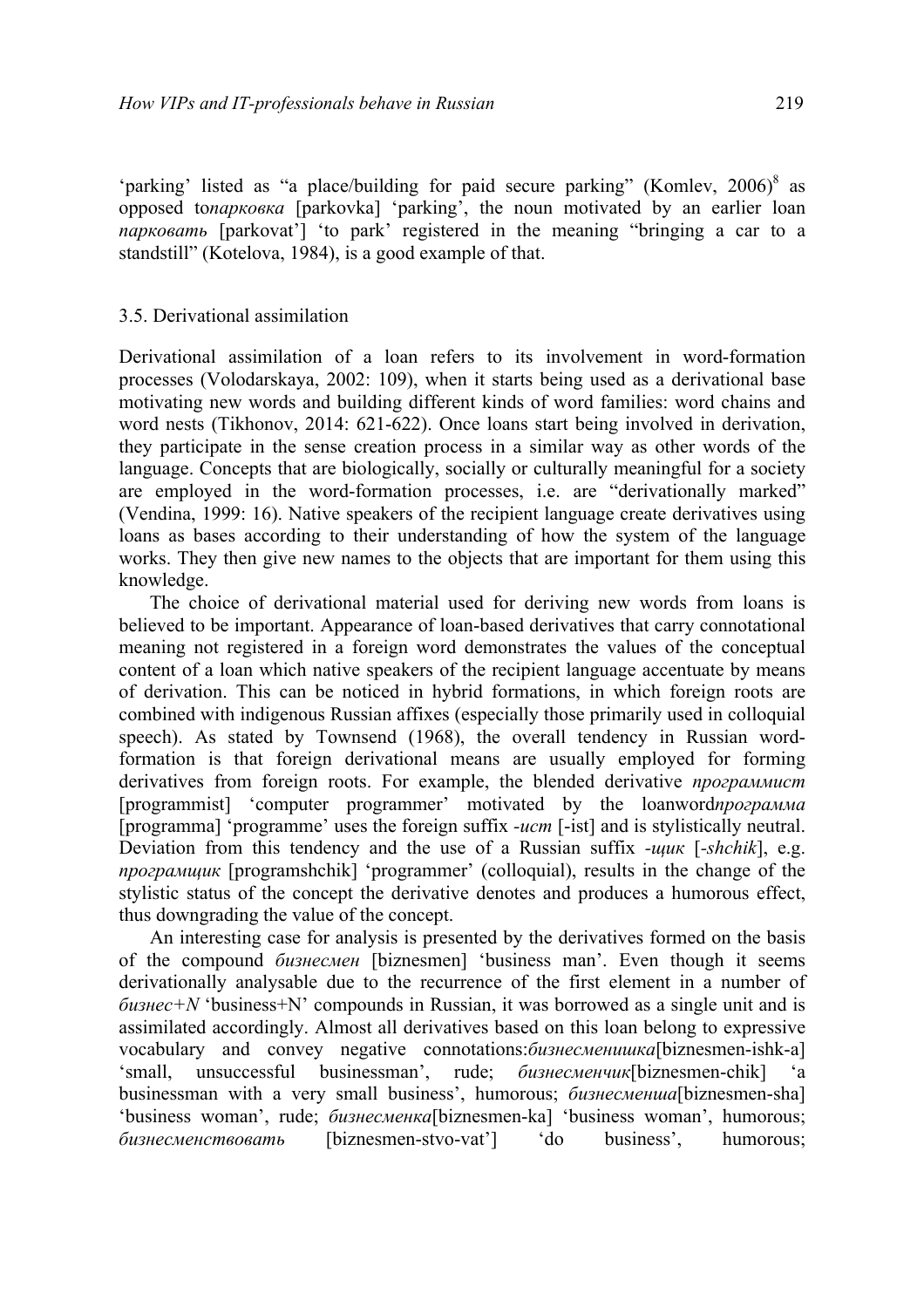*бизнесменствующий* [biznesmen-stvu-yushch-yi] 'doing business', humorous. The humorous effect in the first two examples (*бизнесменишка* and *бизнесменчик*) can be explained by the use of diminutive suffixes. In the case with *бизнесменша* and *бизнесменка* the presence of additional connotations can be attributed to the use of gender-marking suffixes, implying that business is not suitable for a woman. However, the last two cases *бизнесменствовать* and *бизнесменствующий* employ stylistically neutral suffixes.

This allows for a speculation that the use of indigenous Russian suffixes may be responsible for the derivatives of most recent borrowings becoming stylistically marked even in cases when the suffix is productive and forms neutral derivatives in Russian. For example, the agentive suffixes *-щик* [-shchik] and *-ник* [-nik] are used to form nouns from verbs to name people or things related to activities named by the root, e.g. *танцовщик* [tantsovshchik] 'dancer', *буксировщик* [buksirovshchik] 'towing machine', *шутник* [shutnik] 'joker', *работник* [rabotnik] 'worker'. When used in combination with a recently borrowed root, the derivatives may sound odd, especially in cases when a more acceptable form with a foreign suffix already exists in the language, as is the case with *программист* [programmist] 'computer programmer'. Adding suffixes to mark loans for feminine gender produces a similar effect, e.g. *блоггерша* [bloggersha] 'female blogger', *интернетчица* [internetchitsa] 'female internet user'.

Even though the research that looks at hybridisation as the means of assimilation of loans seems to be on the rise in Russian linguistics, there does not seem to be much work devoted to the influence of the use of different derivational means on the assimilation of loans. A study that would address this issue would be beneficial for better understanding of peculiarities of assimilation mechanisms in Russian.

### **4. English N+N compounds in Russian**

We have seen that assimilation of a loan in a language undergoes stages, with derivational assimilation usually being the last. It is difficult to predict how long it may take for a word to be fully assimilated in a language, since several factors are involved, including the formal characteristics of the word, its communicative value, frequency of occurrence, the register in which the word is used, and the importance of the referent for the speakers. If we assume that N+N compounds are words, the question we can ask is: what does it take for such words to become assimilated? Based on the discussion above, one of the most important markers of successful assimilation of a loan is derivational assimilation. We have seen, however, that Russian has extensive derivational means for individual words to be successfully assimilated in the language, so the reasons for borrowing N+N compounds and using the compound formation pattern are somewhat unclear. The discussion below looks at the possible explanations for this phenomenon.

4.1. Russian N+N data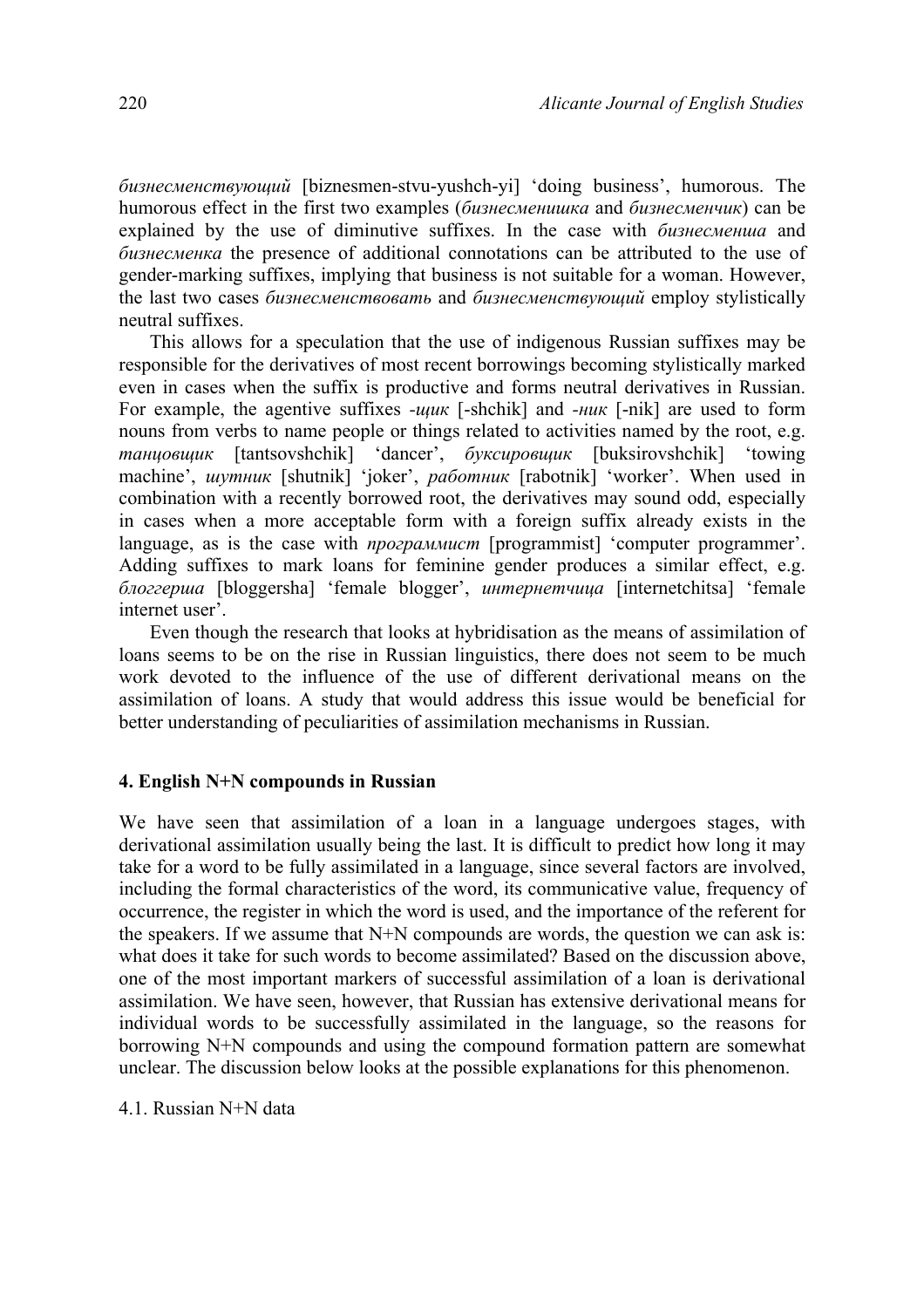As noted in the Introduction, this investigation is part of a larger corpus-based project in which a database of 2,000 Russian analytical composites was collected and analysed. What follows is a brief outline of the whole study, then the discussion is narrowed down to the analytical N+N composites with a loan abbreviation in the modifying position.

The criteria for the Russian N+N composites to be included in the analysis are as follows:

- 1. The first element of the analytical composite is a loanword, which was borrowed and/or came into productive use relatively recently (starting from the 1990s); e.g., *интернет*[internet] 'the Internet', *фешн* [feshnn] 'fashion'. Earlier loans like *бизнес* [biznes] 'business' and *риск* [risk] were included if they were borrowed as part of N+N compounds to refer to novel concepts, e.g. *бизнесрешение* [biznes-resheniye] 'business solution', *риск-менеджмент* [riskmenedzhment] 'risk-management'.
- 2. The first element must be used analytically (i.e. without grammatical markers) in the composite irrespective of the syntactic position, gender of the noun and plurality of the head.
- 3. Neither element of the composite should be unique; i.e., elements recur in the language in the same structural form and the same (or similar) meaning either as free lexemes or as components of other composites.
- 4. The composite should be semantically and morphologically transparent. Examples like *пинг-понг* [ping-pong] 'ping-pong', *купюр-цензура* [kupyurtsenzura] 'censorship', *тай-брейк* [tai-breik] 'tiebreak' were borrowed into Russian as chunks to denote the concepts that were new for Russian culture. They appear to be morphologically divisible; however, this division is only possible because of the orthographic representation.
- 5. The analytical element cannot be a truncated adjective/noun. The reason for including this criterion into the list is determined by the fact that the *truncated adjective + noun* pattern is very productive in Russian. This criterion was the most difficult to observe since in some cases (e.g., *спорт+N*(sport+N) composites) defining the first composite as a noun (and not a truncated form from the adjective *спортивный* [sportivnyi] 'relating to sport') can only be based on the etymological data (Chernykh, 1999; Fasmer, 1986), which is not always complete and/or precise.

Observation of these criteria was important for the research since they allow for deeper understanding of the reasons for N+N compounds (rather than individual words) to be borrowed into Russian.

Several constituent families that satisfy the search criteria and that have the largest number of composite types were chosen for the analysis. The leftmost elements of the collected composites were approached from the viewpoint of their morphology to determine the factors that encourage the formation of analytical constructions. It was noticed that most N+N analytical composites contain loanwords both as the head and as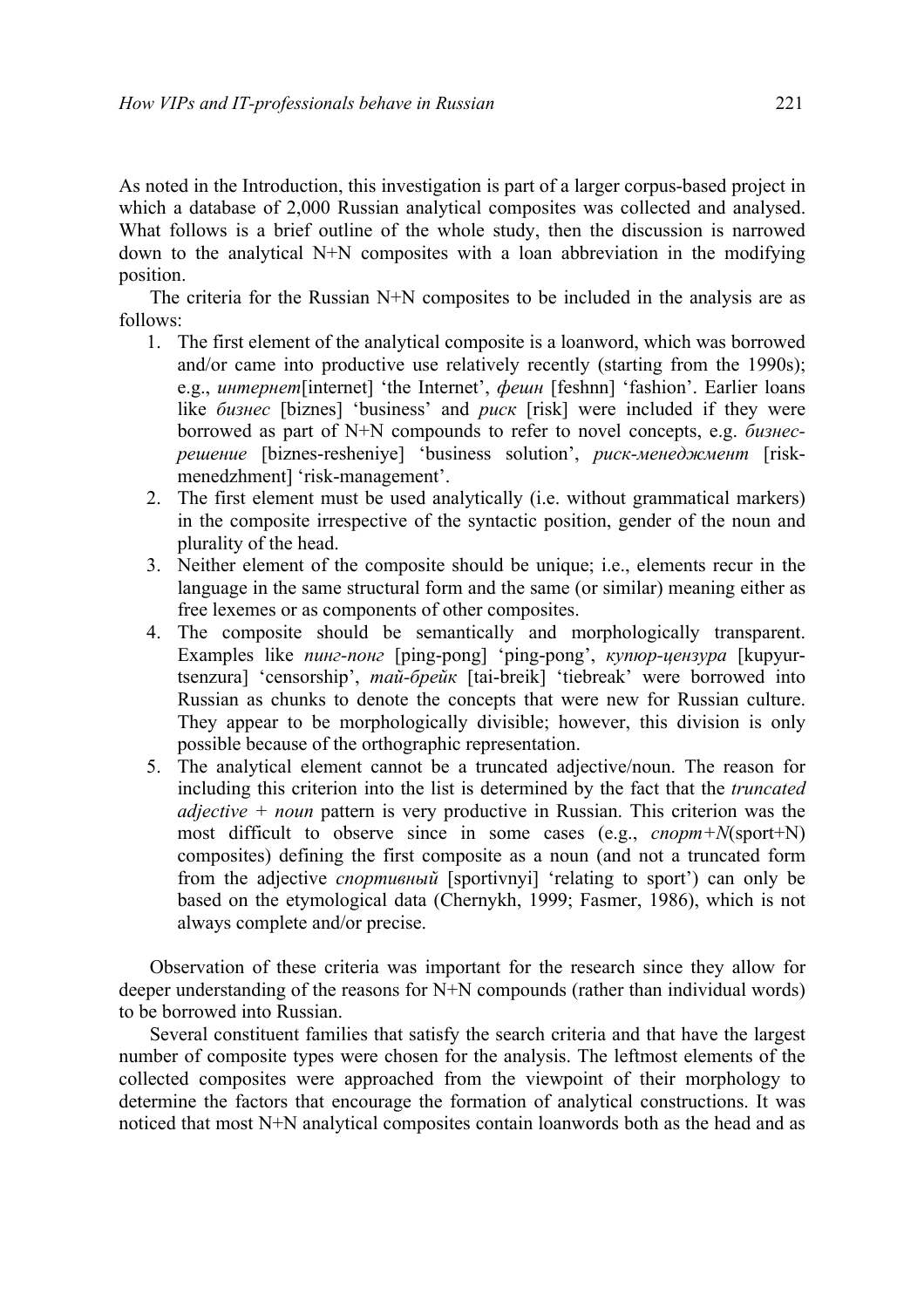the modifier. It was pointed out above that once loanwords start motivating the formation of new words in the target language, the derivational material (suffixes and prefixes) used for building paradigms with foreign roots are usually of foreign origin (Townsend, 1968). The same seems to hold true for the formation of composites containing a loan element, and the number of novel coinages with both words being loans should then be expected to be higher than the number of formations in which one element is a loanword and the other one is a Russian word.

The head element in the collected sample is usually represented by a grammatically and derivationally assimilated loan which often has lost its novelty in the language; e.g., *интернет*-*технология* [internet-tekhnologiya] 'internet technology', *видеосалон* [videosalon] 'video salon', *онлайн-конференция* [onlain-konferentsiya] 'online conference'.

The leftmost (analytical) element in more than 90% of the composites under discussion is represented by the latest loanwords, borrowed mainly from English. The analytical elements usually refer to notions that have become important in recent times. With the disappearance of the "iron curtain", Russian culture was flooded with objects, concepts and phenomena that were not accessible to people during Soviet rule. The massive number of loans from English at the end of the  $20<sup>th</sup>$  century can be explained by the radical changes in the life of the country. Since Russia was isolated from the Western world for most of the century, the information that was coming from behind the "curtain" was strictly censored and the Western lifestyle was severely criticised. Therefore, developments in many spheres of life, changes in attitudes to political, societal and economic matters, and achievements in culture and science were new to the Russian lifestyle once the political and social situations in the country changed.

According to the collected corpus, the spheres of entertainment and business have acquired the largest number of loans. The other areas include: sports (*фитнессинструктор* [fitness-instruktor] 'fitness instructor', *допинг-контроль* [dopingkontrol'] 'doping control'); fashion (*имидж-студия* [imidzh-studiya] 'image studio', *фешн-шоу* [feshn-shou] 'fashion show'); and IT (*веб-сайт* [veb-sait] 'website', *интернет-конференция* [internet-konferentsiya] 'online conference'). Since the examples for this research were collected from current Russian print media (newspapers and magazines) aimed at a general audience, the data cannot accurately reflect changes in more specific areas.

The collected examples fall into three distinct groups:

- (1) The first element in the composites has the characteristics of a  $2<sup>nd</sup>$  Declension, masculine noun. This group is the biggest in terms of the number of examples and in terms of the variety in the loan components. The composites of this group are structurally similar to Russian compounds with a first element truncated, e.g. *спорт-площадка* [sport-ploshchadka] *'*sports grounds' from *спортивнаяплощадка* [sportivnaya ploshchadka] 'sports grounds'.
- (2) The first element in the composites ends in a vowel *-o, -e* or *-a*, andis morphologically unassimilated (i.e., it often does not have an inflectional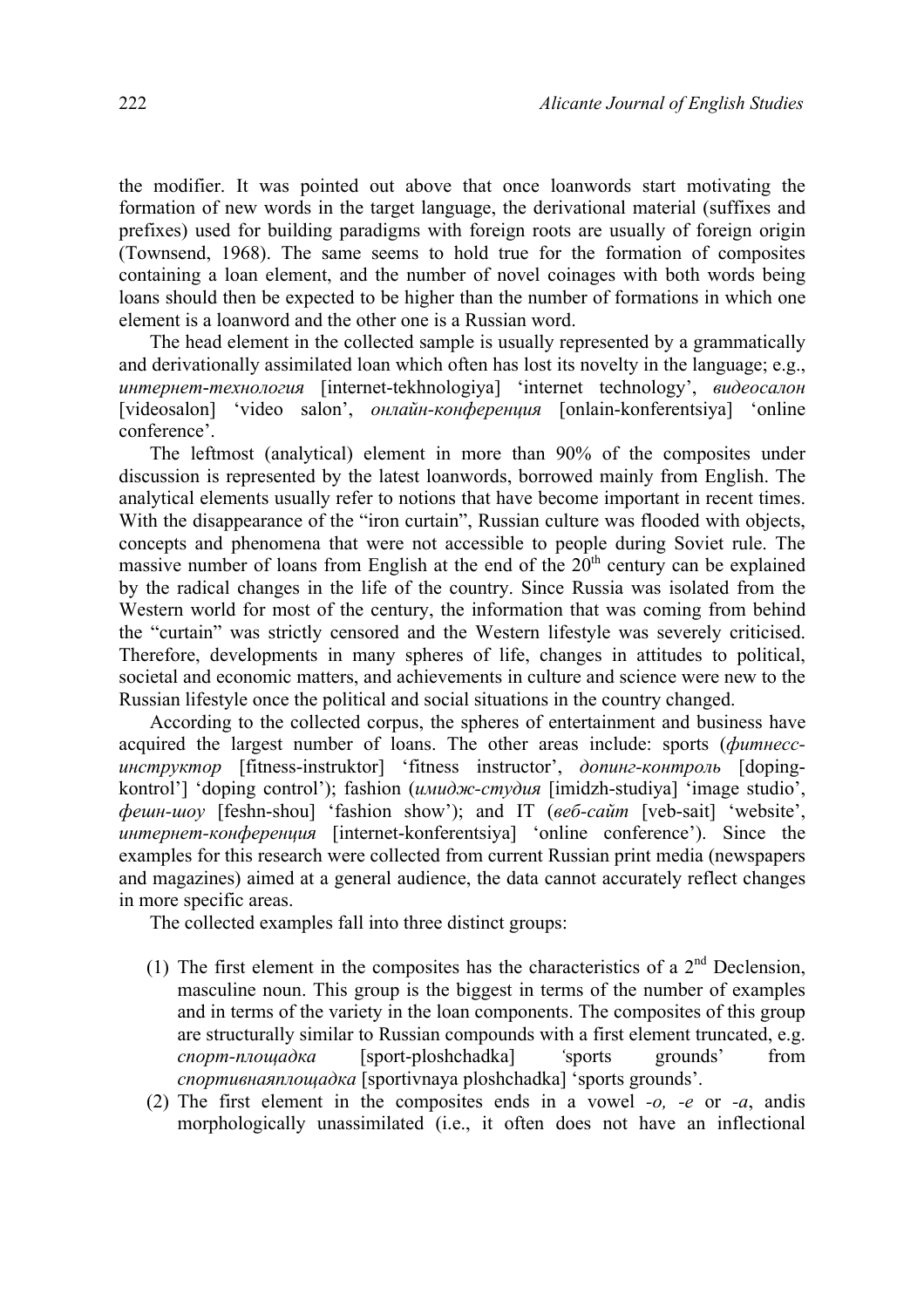paradigm). The composites of this group are structurally similar to Russian compounds with a connecting vowel, e.g. *хлебозавод*[khlebozavod] 'breadmaking plant').

(3) The first element is represented by a loan abbreviation (henceforth – LA) that acts as a word, e.g. *вип-зона* [vip-zona] 'VIP zone'.

This investigation focuses mainly on the third group and attempts to analyse the assimilation patterns that LAs demonstrate. The main reason for choosing this group is that LA+N composites are the most recent phenomenon and thus provide a clearer picture for analysis. The next part of this paper looks at how the system of the Russian language accommodates LAs through their use in analytical composites.

### 4.2. Abbreviation

"Abbreviation" (or shortening), in the most general sense, is a type of word-formation in which the elements are reduced to the initial letters and/or syllables of constituting lexemes (Crystal, 2008). Abbreviation serves as an example of the tendency to an economical use of language, thus raising the communicative value of language items. Abbreviation is an umbrella term for formations that include initialisms (*USA, FBI*), acronyms (*NATO, UNO*), and clippings (*Fro* from *Afro*, *op art* for *optical art*). 9 Initialisms are opposed to acronyms, which are abbreviations pronounced according to the rules of the phonological system of the language, e.g. *NATO* [ˈneɪtəʊ] (for North Atlantic Treaty Organisation), *ANZAC* [ˈænzæk] (for Australian and New Zealand Army Corps), *OPEC* [ˈəʊpɛk] (for Oil Producing and Exporting Countries). Both acronyms and initialisms are products of word-formation, since they possess lexical meaning and can be employed for further derivational operations (in the same way as coinages and loans). At the initial stages of their formation, the meaning of abbreviations is motivated by the meaning of the words that constitute them; this motivation tends to be lost with time. The term "abbreviation" will be used to refer to two main types that are analysed in the current research—that is acronyms and initialisms—because these are the two main types found in the collected data set.

# *4.2.1. Lexicalisation of abbreviations*

If we assume that abbreviations function in the language in a similar way to regular words, it is possible to speak about their lexicalisation. In the case of lexicalised abbreviations, there is no need for analysis of the compressed structure; we are taken straight to the concept that is labelled with an abbreviated form. The more frequently an abbreviation is used, the sooner its referent becomes known to the language users, and the sooner it loses its connection with the motivational base. The process of demotivation of abbreviations may be followed by their orthographic and derivational assimilation. In this case abbreviated lexemes may start being used as derivational bases and start forming paradigms. The word *laser* (*Light Amplification by Stimulated*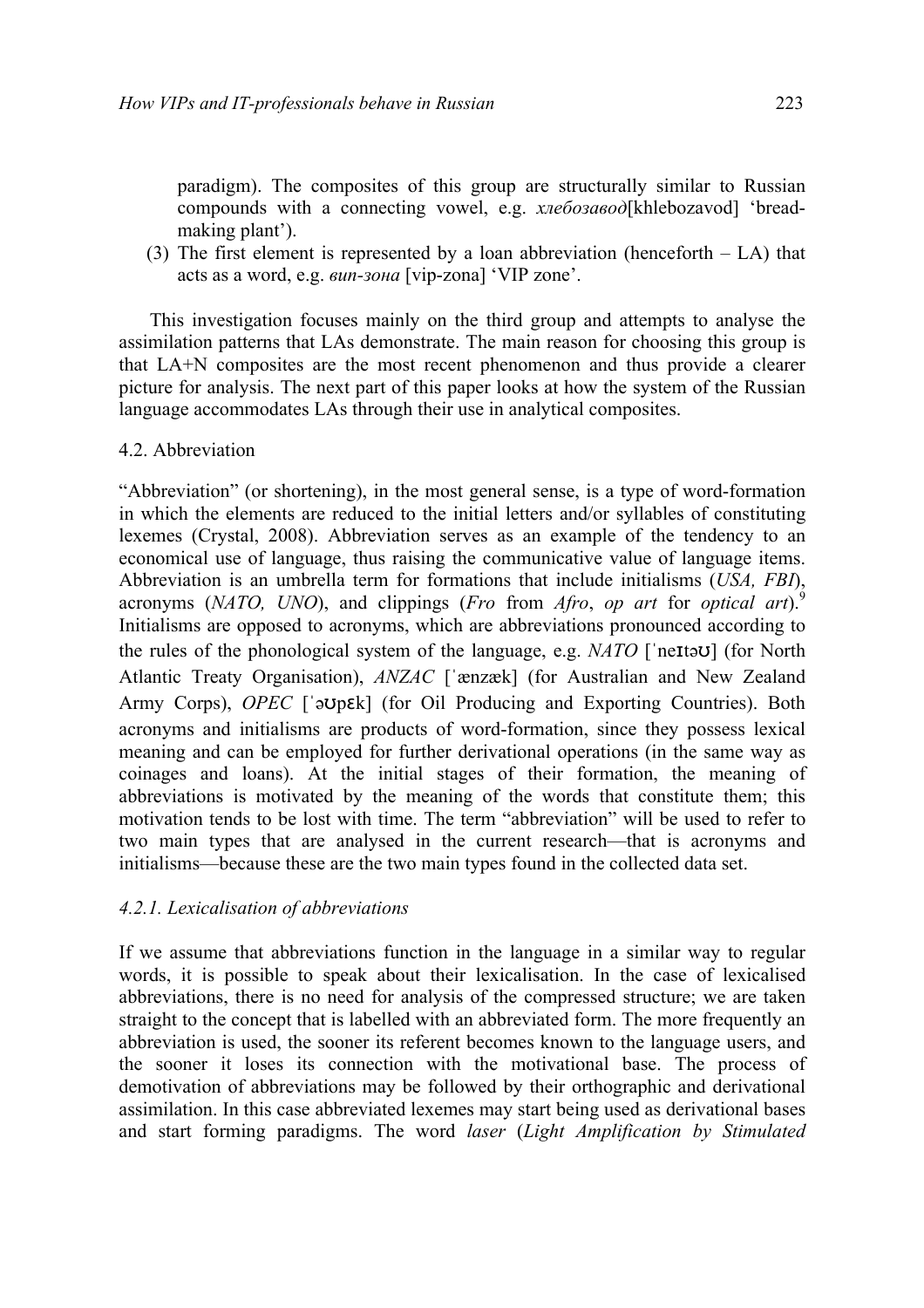*Emission of Radiation*), demonstrates how the term may lose its connection with the motivational base, because the latter is not important for native users of the language. It has the spelling of a regular word, and it is used in two meanings: 'a kind of beam' and 'a unit that emits this type of beam' (neither of which has the reference to the process, originally present in the motivational base). It also has forms *laser* and *lasers* and is perceived as a cognitively whole notion.

As English is an analytical language, the tendency for lexicalised abbreviations to be used as motivational bases is not very strong even in the case of acronyms. The derivational activity of these lexical units is revealed in the formation of compounds in English where they realise the derivational potential by forming extended paradigms; e.g., *US Army, US Navy, US government, US Cabinet; FBI certificate, FBI agent, FBI recruitment policy, FBI unit*.

### 4.3. LA+N composites

The current investigation looks at the results obtained from the analysis of around 600 types of Russian analytical composites, in which the first element is represented by a loan abbreviation (LA). The purpose of the analysis is to look at the ways in which LAs are assimilated, with special attention to their use in analytical composites.

The first question to ask is whether LAs have the potential to be assimilated in the recipient language (Russian) and what it means for an LA to become assimilated. When an abbreviation is borrowed, it is perceived by the speakers of the recipient language as an indivisible lexical unit, which requires an explanation since the concept it refers to may not be familiar to the speakers.

В Амeрике их около десятка ― кроме упомянутых ЦРУ и ФБР, ещё **АНБ (Агентство н циональной безопасности), РУМО (Разведывательное управление Пентагонa)**, дейс твующие автономно разведки различных видов вооружённых сил, информационная слу жба государственного департамента и немало других ведомств.

There are about a dozen of those in America, apart from those mentioned; i.e., the CIA and the FBI, there is also **the NSA (National Security Agency), the DIA (Defence Intelligence Agency)**, some autonomously acting intelligence agencies of different kinds of armed forces, the information service of the Department of State, as well as many other departments.

The examples above<sup>10</sup> may be used to demonstrate how the well-known abbreviations referring to CIA and FBI are opposed to NSA (National Security Agency) and DIA (Defence Intelligence Agency), which require an explanation. If the abbreviation is used frequently and its referent is known to the majority of speakers (which is often determined by the longevity of the LA in the language and its frequency of occurrence in general contexts), the explanation is not required. This process is the same for loanwords, especially in the case of "loanwords by necessity", or "cultural borrowings (Haspelmath, 2009: 46).

Another argument supporting the suggestion that abbreviations (and LAs) are perceived as indivisible units is their use in the so-called tautological compounds; e.g.,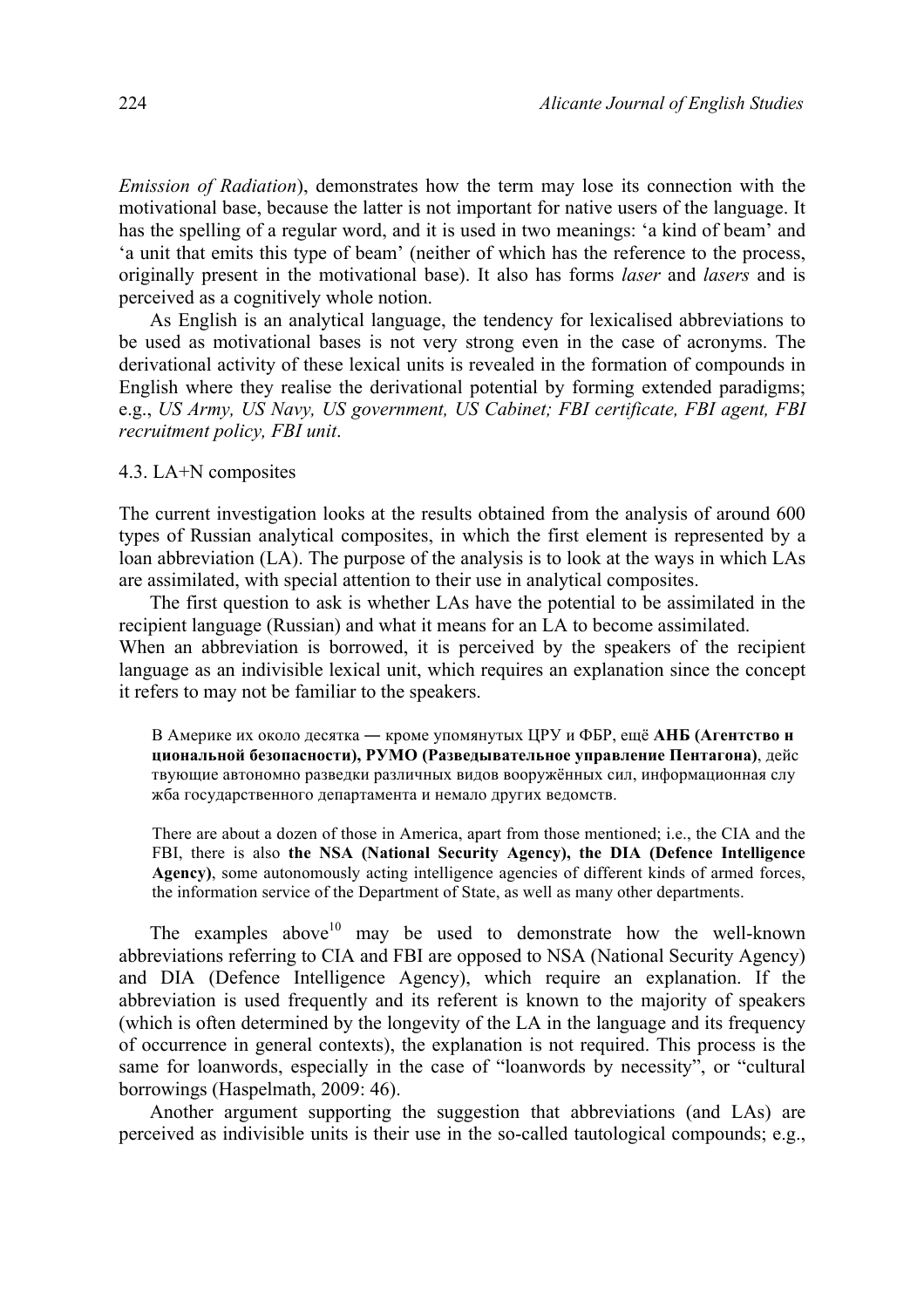*VIP-персона* [VIP-persona] 'VIP-person'*, SMS-сообщение* [SMS-soobshchenie] 'SMS-message', IT-технология [IT-tekhnologiya] 'IT-technology'.<sup>11</sup> In such compounds, an abbreviation loses its connection to the motivational base (words comprising the abbreviation), which justifies the fact that abbreviations tend to become lexicalised and be perceived as single lexical units.

# 4.4. Assimilation of loan abbreviations

If LAs are perceived as words, it is possible to suggest that they function as words too. Therefore, the process of their assimilation should match the assimilation of regular loans. The same criteria should be in place for determining the potential for an abbreviation to be assimilated in the recipient language. An assimilated abbreviation should thus:

- Be orthographically represented by the means of the recipient language (*ФБР* for FBI).
- Be assigned a grammatical category (*ФБР* is tagged as an inanimate, singular noun of neuter gender).<sup>12</sup>
- Be semantically assimilated. Since the loan *ФБР*denotes a foreign organisation, we cannot see the semantic extension. However, no explanation of meaning for *ФБР* is given in the analysed texts, which suggests that it is semantically assimilated.
- Participate in the derivational processes.

The status of the loans that are abbreviations in the source language is not always clear in Russian. Based on their degree of assimilation, it is possible to identify the following groups.

# *4.4.1. Transplants*

LAs that use the orthography of the donor language are often called transplants or barbarisms. The tendency for LAs to be used in their original spelling is quite strong and is preserved even when forming composites, e.g. *PC-система* [PC-systema] 'PC system', *VIP-зал* [VIP-zal] 'VIP hall', *CD-плеер* [CD-pleyer] 'CD player', *PRкампания* [PR-kampaniya] 'PR campaign', etc.

# *4.4.2. Graphically assimilated abbreviations*

LAs that acquired Russian orthographic representation are graphically assimilated. Some of them demonstrate the principles of transcription, preserving the pronunciation of the etymon, e.g. *сиди* (from CD), *писи* (from PC), *пиар* (from PR). Others demonstrate the principles of transliteration, e.g. *вип* [vip] (from VIP). It is also often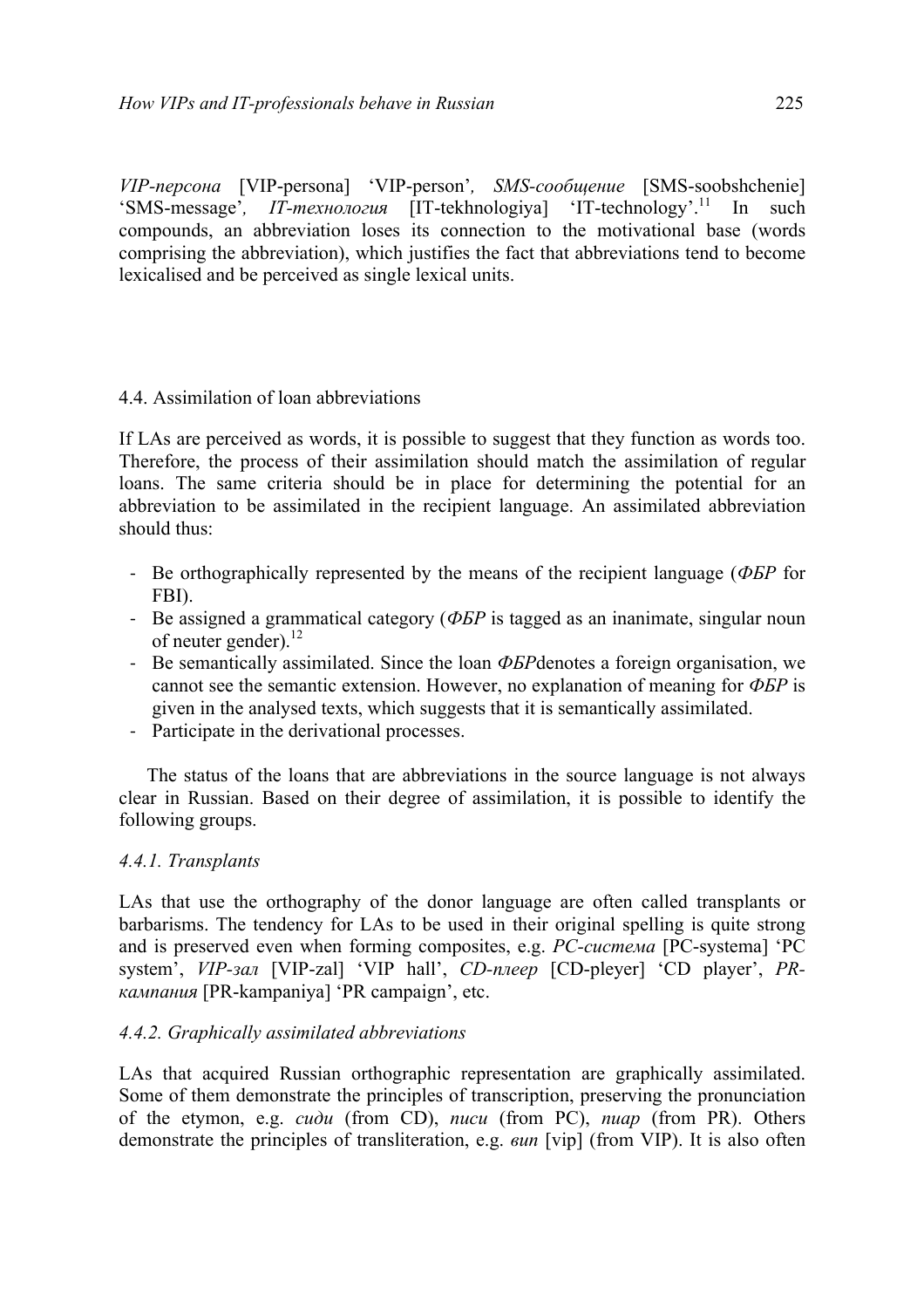the case that one and the same concept can be represented in the language by a graphically assimilated abbreviation and a transplant. For example, the LA *вип* can occur both in Russian and English orthography.13

# *4.4.3. Lexically assimilated abbreviations*

The next stage of assimilation of LAs refers to the condition in which the constituents comprising a loan are translated; e.g., *ЦРУ* (for CIA), *ФБР* (for FBI), *ПК* (for PC). In Haugen's (1950) classification such loans are viewed as kinds of semantic borrowing, which includes loan translation (calques), loan rendition and loan creation (Fischer, 2008: 6). In the case with lexically assimilated abbreviations, it is possible to suggest that we deal with calques; however, the syntactic nature of the source phrases is not homogeneous.<sup>14</sup> In order to avoid confusion, a more generic term is used here.

# *4.4.4. Grammatically assimilated abbreviations*

When we talk about abbreviations, the distinction between grammatical assimilation and derivational assimilation is hard to draw in Russian. Once an LA starts developing an inflectional paradigm, it is possible to suggest that it becomes grammatically assimilated; e.g., *випы* [vipy] 'VIP.PlGen', *СПИДа* [SPIDa] 'AIDS.Gen'. Assimilation on the grammatical level does not always require assimilation on the lexical level (translation of the constituents). For example, such LAs as *ВИП/вип* [VIP] 'VIP' and*пиар*[piar] 'PR' are not lexically assimilated, but they may still be marked for case and gender when required by syntax of the construction.<sup>15</sup>

У нас просто меньше лицемерия и **пиара**. **(***piar.a* **[piar.Gen])**  (We just have less of hypocrisy and PR.)

Мероприятие представляет собой танцевальную промо-акцию для журналистов, **VIPов(***VIP.ov* **[VIP.PlGen]),** представителей прессы, промоутеров, диджеев…

(The event represents in itself a dance promotion campaign for journalists, VIPs, media representatives, promoters, DJs…)

Overall, the number of grammatically assimilated LAs is quite low in the collected data set. Examples include *BASIC, PIN, VIP*, and some others.

# *4.4.5. Derivationally assimilated abbreviations*

Once an abbreviation starts being used as a derivational base, we can talk about its derivational assimilation. Derivatives that are formed on the basis of LAs may include units at any stage of assimilation starting from transplants: *VIPовский* [VIPovskiy] 'typical of/aimed at VIPs' and orthographically assimilated units: *пиарщик* [piarshchik] 'PR-specialist' to lexically assimilated units: *ФБРовцы*[FBRovtsy] 'FBI officers'. The number of abbreviations that are used as derivational bases is limited, which is probably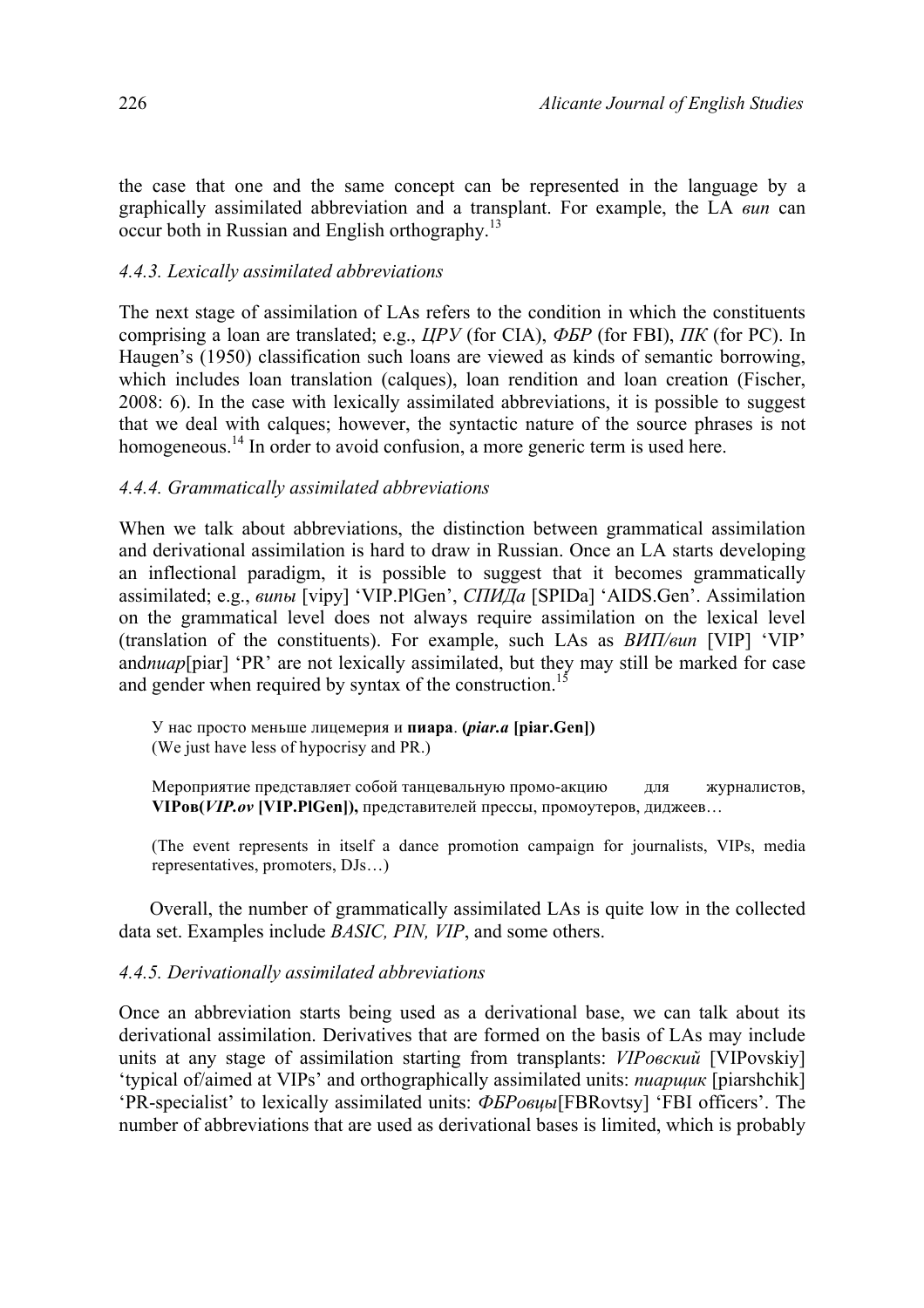determined by the generally low derivational potential of abbreviations. LAs are widely used in LA+N sequences instead. The reasons for this and some implications are discussed below.

## 4.5. Peculiarities of assimilation of loan abbreviations

As shown above, assimilation of a loanword follows distinct stages. The overall tendency is that one stage includes the previous; i.e., from phonological assimilation to derivational assimilation. This means that a derivationally assimilated loan needs to be assimilated on other levels as well. This does not seem to be the case for abbreviations. The analysis of abbreviation-based derivatives shows that the process is somewhat sporadic. For example, it is noticed that a transplanted form and its russified word-like version function in the language simultaneously as the examples from the RNC (n.d.) demonstrate.

### **PRvs. пиар (piar)**

Только на наружную рекламу, социологические исследования и **PR** было потрачено не м енее 8 млн.

(No less than 8 million was spent just on outdoor advertising, case studies and PR.)

Что сегодня первично: война или **пиар** ― понять довольно сложно.

(It is hard to understand what comes first nowadays: war or PR)

#### **вип/ВИП vs. VIP**

И если не решить этот вопрос кардинально, очередная **вип**-авaрия может иметь самые неприятные политические последствия.

(And if we do not resolve this issue, another VIP-accident may have most unpleasant political consequences.)

Кроме высоких гостей президента Путина, в город зачастили и другие **VIP**- персоны. (In addition to President Putin's high guests, other VIPs started to visit the city quite often.)

#### **SMS/smsvs. СМС**

А в Москве в ближайшее время впервые в стране начнет работать служба **sms**-

оповещения о состоянии воздуха в разных районах города.

(In the near future in Moscow an sms-alert service informing about air quality in different areas of the city will start functioning for the first time in the country.)

И, к сожалению, вычеркнуть подобное из памяти невозможно, это не **СМС** на телефоне, которое можно стереть и забыть, это остается с тобой.

(And, unfortunately, it is impossible to cross it out from the memory, it is not an SMS on your phone, which can be erased and forgotten; it stays with you forever).<sup>16</sup>

There may be several reasons for this. Firstly, such LAs may be considered cultural borrowings which denote phenomena borrowed at the same time (Haugen, 1950). The Russian translation of the phrase that stands for an LA does not always render the exact meaning, especially in the early stages of a loan's functioning, or the meaning of the Russian phrase may be misleading.17 For example, if we translate the abbreviation *PR* (public relations) into Russian, without knowing what the term stands for, the phrase *публичные отношения* (public relations) may well be understood as 'somebody's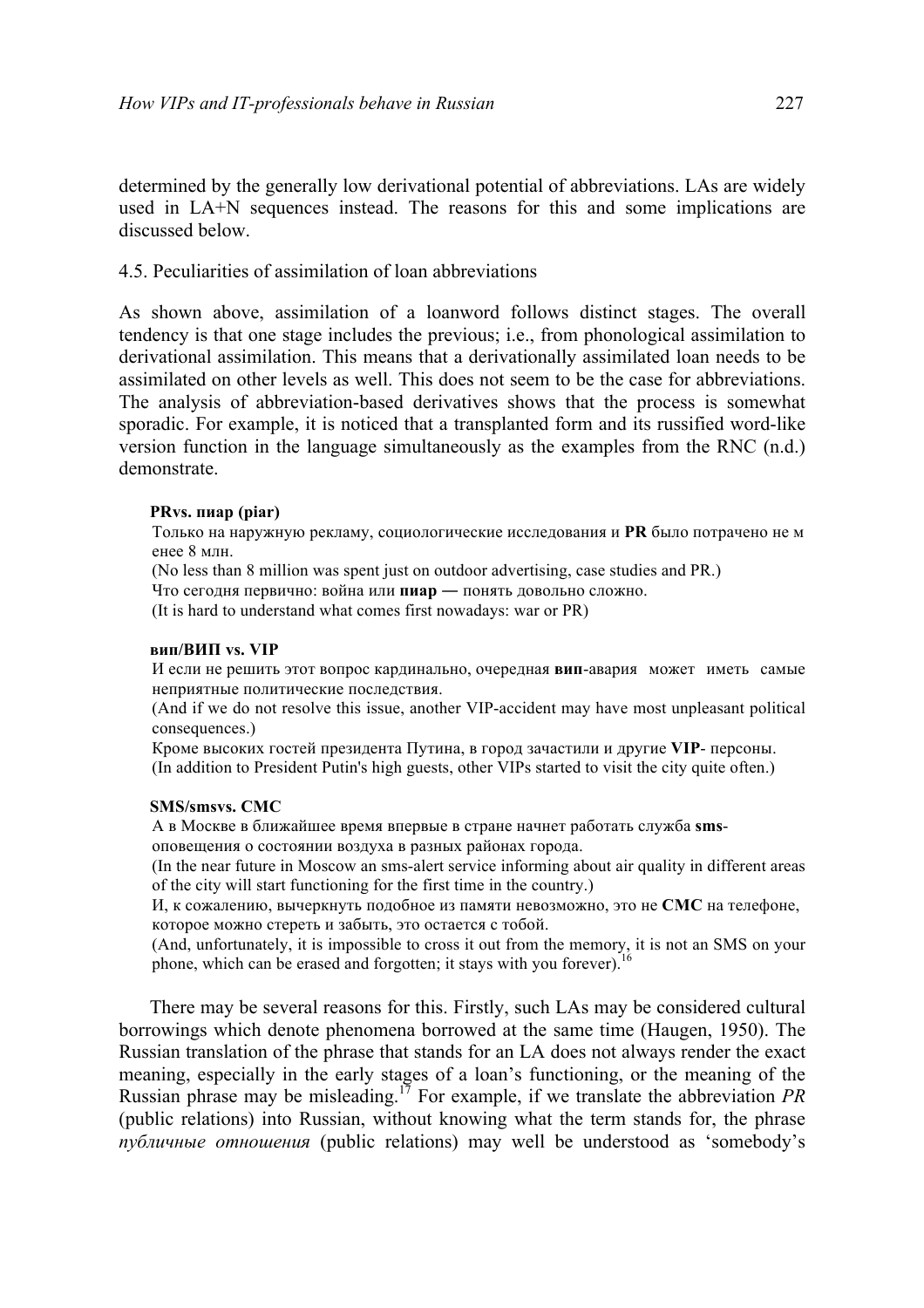relations in front of the public', which is not exactly what the term *PR* implies.<sup>18</sup> Moreover, this can serve as an example of the clash of cultural values, because demonstrating peculiarities of your life in public is considered inappropriate. The use of the neutral term *пиар* (PR), on the other hand, allows for avoiding such traps.

Another explanation is offered by Rochtchina (2012: 79-80), who believes such cases to be examples of 'double orthography', which uses the principles like those in the Japanese script whereby two alphabets (katakana – for more recent loans, and hiragana – for native Japanese and loans from Chinese) act simultaneously.

Another reason may be pragmatic. LAs are a compact way of representing complex concepts. Word-like versions of English abbreviations are perceived as conceptually whole units, and since the loans of this kind are morphologically non-transparent, the meaning of the whole is not motivated by the semantics of the components. Therefore, translating the phrases to produce Russian abbreviations will break the cognitive unity of the concept. It will also require more complex morphological-semantic processing and speakers will need knowledge of what the given letters stand for. Considering the tendency for economy in language, the use of a well-established item that is listed in the vocabulary receives priority.

### 4.6. Limitations on assimilation of loan abbreviations

Derivational potential of LAs can be considered an important factor for their assimilation in Russian. The concept of "derivational potential" is offered by Dyakov (2001), who uses a set of criteria allowing to predict whether a word can or cannot be successfully assimilated in the recipient language. The outline below demonstrates how different factors affect assimilation of LAs in Russian.

## *4.6.1. The role of phonology*

As with loanwords, the most important factor that has an impact on the assimilation of LAs in Russian is conformity with the phonetic/phonological system of the language.<sup>19</sup> For example, the final vowel *-u* in LAs like  $\vec{c}u\partial u$  [sidi] 'CD' is not typical of Russian singular nouns, which points to the low derivational potential of words with this ending. As a result, abbreviations ending in *-и* are more likely to be used as transplants in their original English spelling as parts of LA+N composites; e.g., *CDдиск*[CD-disk] 'CD-disk', *PC-приложение* [PC-prilozheniye] 'PC application'.

LAs of such kind may still be used as lexemes and derivational bases; however, this use is limited to colloquial speech or professional jargon, e.g. *сидюк* [sidyuk] 'CDplayer/CD-ROM'*, дивидюк* [dividyuk] 'DVD-player'*, дивидишка* [dividishka] 'DVDdisk'. Such russified versions are stylistically coloured and belong mainly to expressive vocabulary (Rochtchina, 2012: 78). This effect is enhanced by the use of Russian suffixes that are typical of colloquial speech. For example, references to the derivatives formed on the basis of the LA *сиди* [sidi] 'CD', such as *сидюк*[sidyuk] 'CD-player'*, сидюшник*[sidyushnik] 'CD-player' or 'CD system'*, сидюшный* [sidyushnyi] 'relating to CD'*,* in a Google search demonstrate that the words usually occur in IT blogs and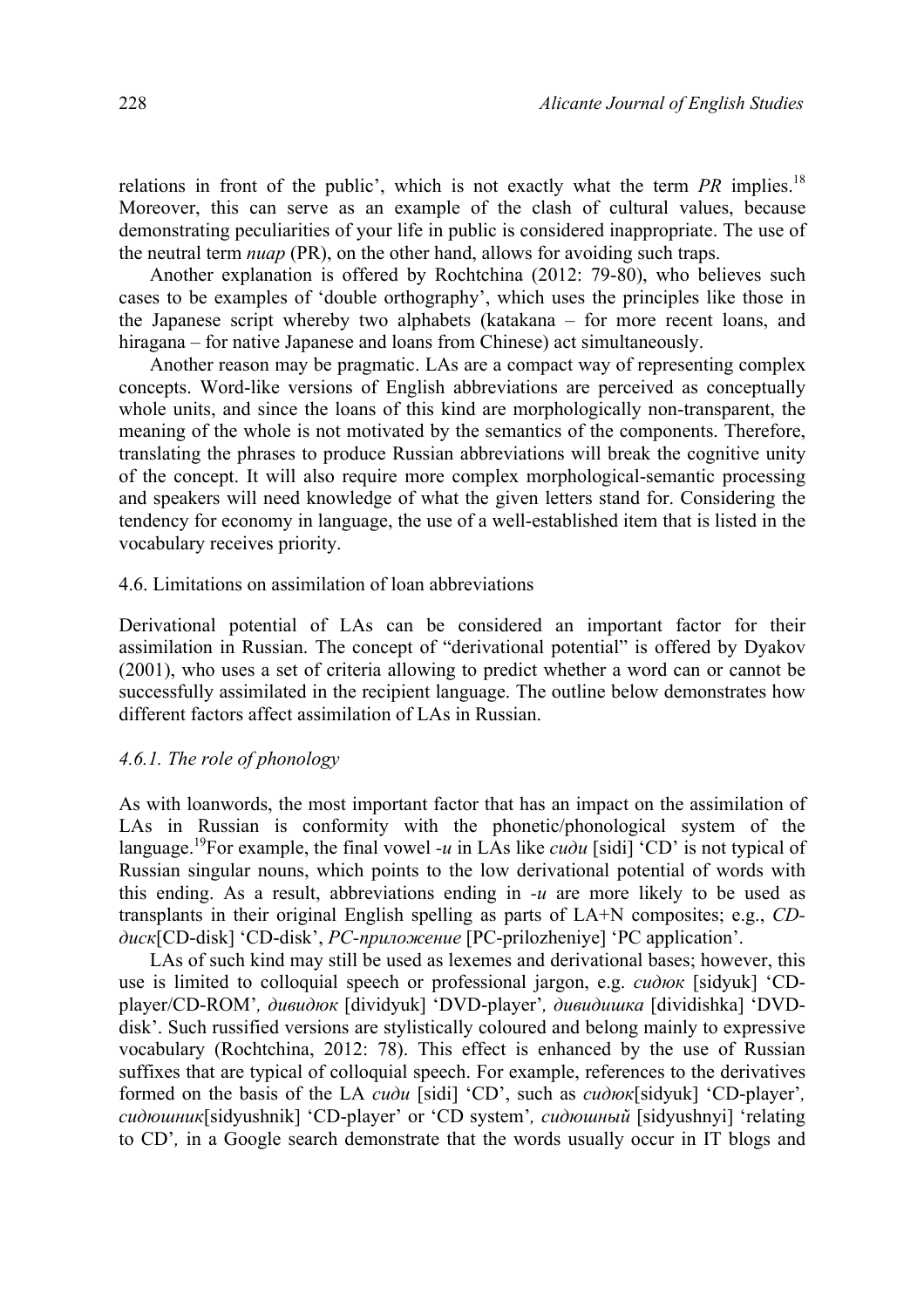forums. The definitions of such words may or may not be given in dictionaries of computer and young people's jargon:

Мы отцепили **сидюк**, стали цеплять хард, два часа мучились, а комп харда не видит. (We unhooked the CD-player and began to hook the hard drive; after two painful hours the computer still didn't «see» the hard drive.)

Давай диски в **сидюшнике** поменяем, надо нового чего-нибудь послушать! (Let's change the discs in the CD system, we need to listen to something new!)

Валялся какой-то кассетно-**сидюшный** в гараже с небольшими колонками типа филипс. Если интересует, посмотрю в каком состоянии.

(There was one cassette-CD player in the garage with small speakers, probably Phillips. If you are interested, I'll check its condition.)

These examples of LAs have a limited derivational potential in terms of their phonology. Interestingly, the same holds true for cases that are not limited by the phonological system of Russian. LA-based derivatives like *ФБРовцы* 'FBI officers'*, ЦРУшники* 'CIA officers' also demonstrate the presence of negative connotations, which can be tracked through the use of such derivatives in negative contexts in the Russian media. Derivatives like these are mainly used in interviews and blogs rather than bulletins and analytical reports; their use in broadsheets seems to be restricted.

Only very few LAs may be considered successfully assimilated, where the derivatives formed on the basis of the assimilated abbreviation are perceived as the norm of the language and are frequently used in neutral contexts. The loan *пиар* [piar] 'PR' may serve as a good example of this. Vaganova (2005) lists seven derivatives that use the loan as a derivational base; e.g., *пиарить*[piarit'] (ImpV), *пропиарить* [propiarit'] (PerfV), *отпиарить* [otpiarit'] (PerfV), *пиарщик* [piarshchik] (AgtN), *пиармен* [piarmen] (AgtN), *пиарология* [piarologiya] 'PR-ology' (N), *пиаролог*[piarolog] 'PR scientist' (N). The choice of the derivational material is important too. The derivatives with Russian suffixes, i.e. *пиарить*[piarit'] 'to PR', *пропиарить* [propiarit'] 'to have PRed', *отпиарить* [ot-piar-it'] 'to have PRed', *пиарщик* [piarshchik] 'PR specialist', all have somewhat negative connotations. At the same time, derivatives that employ foreign suffixes are stylistically neutral, e.g. *пиармен* [piarmen] 'PR specialist', *пиарология* [piarologiya] 'PRology', *пиаролог* [piarolog] 'PR scientist'.

So, we can see that the trend for the changes in meaning in the process of derivational assimilation of loans (See in Section 3.5 above) can be noticed in the assimilation of LAs too. The fact that this trend is not limited to loanwords is interesting and confirms the suggestion that the use of indigenous Russian derivational material may be responsible for pejoration of the meaning of the concept expressed by the foreign stem, which creates a humorous effect.

*4.6.2. The role of prestige/novelty*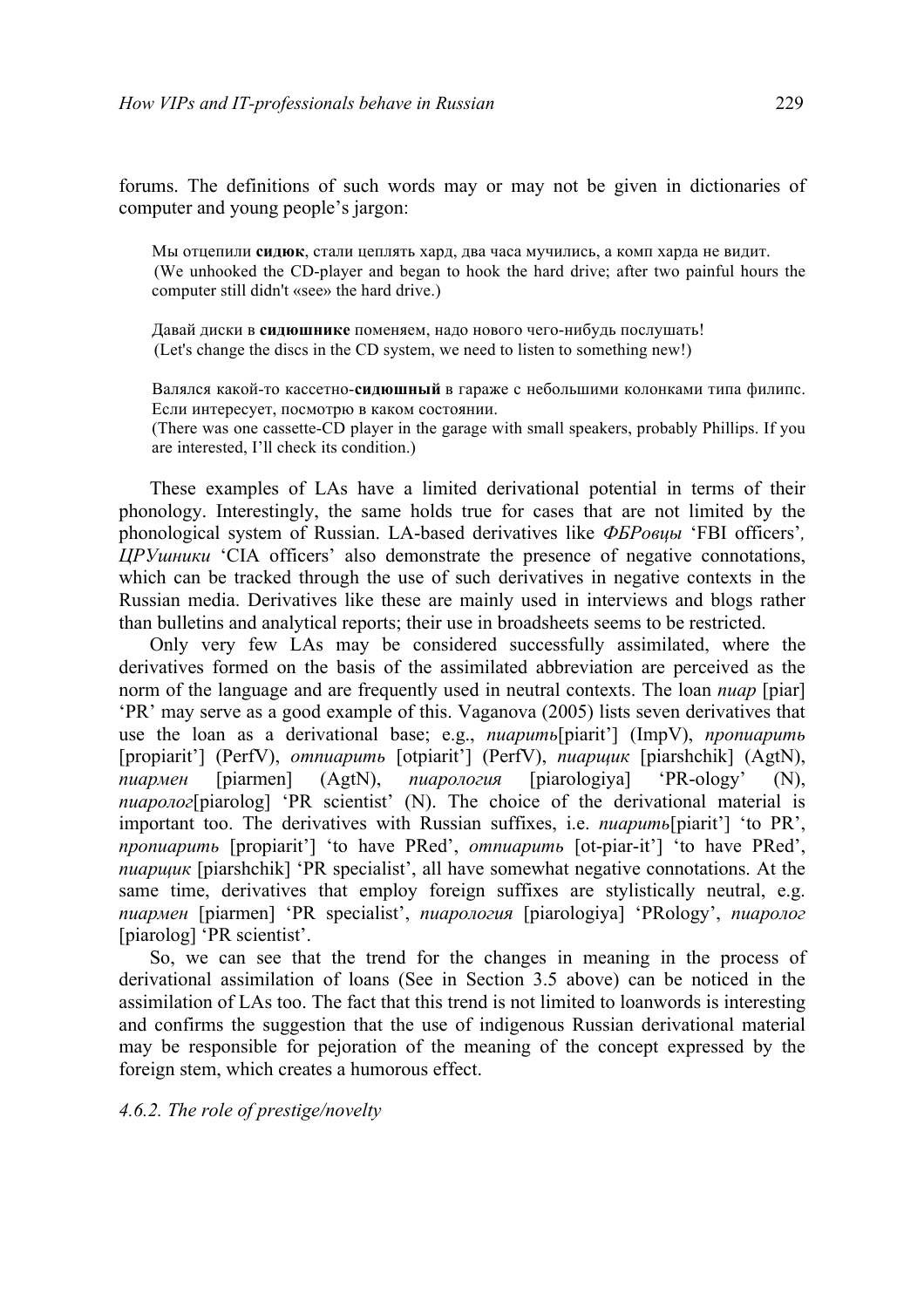Another factor that limits the assimilation of the loan is the loss of novelty and/or prestige, and the use of Russian derivational means can be considered a contributor. As pointed out above, derivatives formed on the basis of assimilated abbreviations have a limited range and are more typical of colloquial speech. Thus, it is possible to speculate that with limiting the register in which a loan is used, we may also expect changes in the meaning of the concept that the loan-based derivative denotes. On the other hand, preserving the form of the loan (or the form of the LA), which is possible through the employment of the derivational means of foreign origin (foreign affixes) or the use of the foreign morphological pattern like N+N compounding, allows for keeping its semantic structure and value in the eyes of the speakers intact. The analysis of LA+N sequences that refer to a person working in the IT sphere seems to demonstrate a higher level of respect to the profession compared to the assimilated LA *айтишни* (aitishnik 'a person that has something to do with IT'), cf. *IT-эксперт* (IT-expert)*, ITпрофессионал* (IT-professional), *IT-менеджер* (IT-menedger)*, IT-любитель* (ITenthusiast). The russified version *айтишник* sounds colloquial, and for a native speaker conveys the meaning of someone who has some knowledge about/experience with IT, or even an amateur who can help sort out mundane computer-related problems.

So far, we have seen that through derivational assimilation, a loan or an LA (and the concept it denotes) may acquire additional connotations that are not present in the etymon and even lose its prestige and novelty in the eyes of the speakers of the recipient language. Besides the change in the stylistic status of the LA in the process of becoming derivationally assimilated, its general meaning may also change. For example, the loan *ВИП* [vip] 'VIP', which may orthographically be represented as a transplant *VIP* or as a word – *вип*, demonstrates this trend. If we compare the meanings conveyed by the modifying constituents in *виповские места* [vipovskie mesta] (vip.AdjPl seat.Pl) versus *вип-места* [vip-mesta] 'VIP-seats', the meaning conveyed by the derivative in *виповские* can be understood as "cool", "prestigious", which is part of the connotations of the meaning of the original concept expressed by the LA *вип/ВИП/VIP*, but not its core semantic content. At the same time, the meaning of the analytical composite *випместа* 'VIP seats' is correlated with the semantics of the English etymon, i.e. 'seats for VIPs'.

## 4.7. Alternative route for assimilation

As can be seen from the discussion above, LAs have the potential to become assimilated in the recipient language, with derivational assimilation being the final stage of a loan becoming russified. After such russification, loans tend to undergo changes in their meaning and are more likely to be used in colloquial speech. This means that in the process of assimilation concepts denoted by loans in general (and LAs in particular) may lose some of the characteristics they were initially borrowed for. The need to preserve the conceptual value of loans seems to be connected with preserving their form. Therefore, the use of LAs in analytical composites, where there is no need for grammatical and derivational assimilation, can be viewed as an alternative route that allows for compensating the aforementioned limitations associated with derivational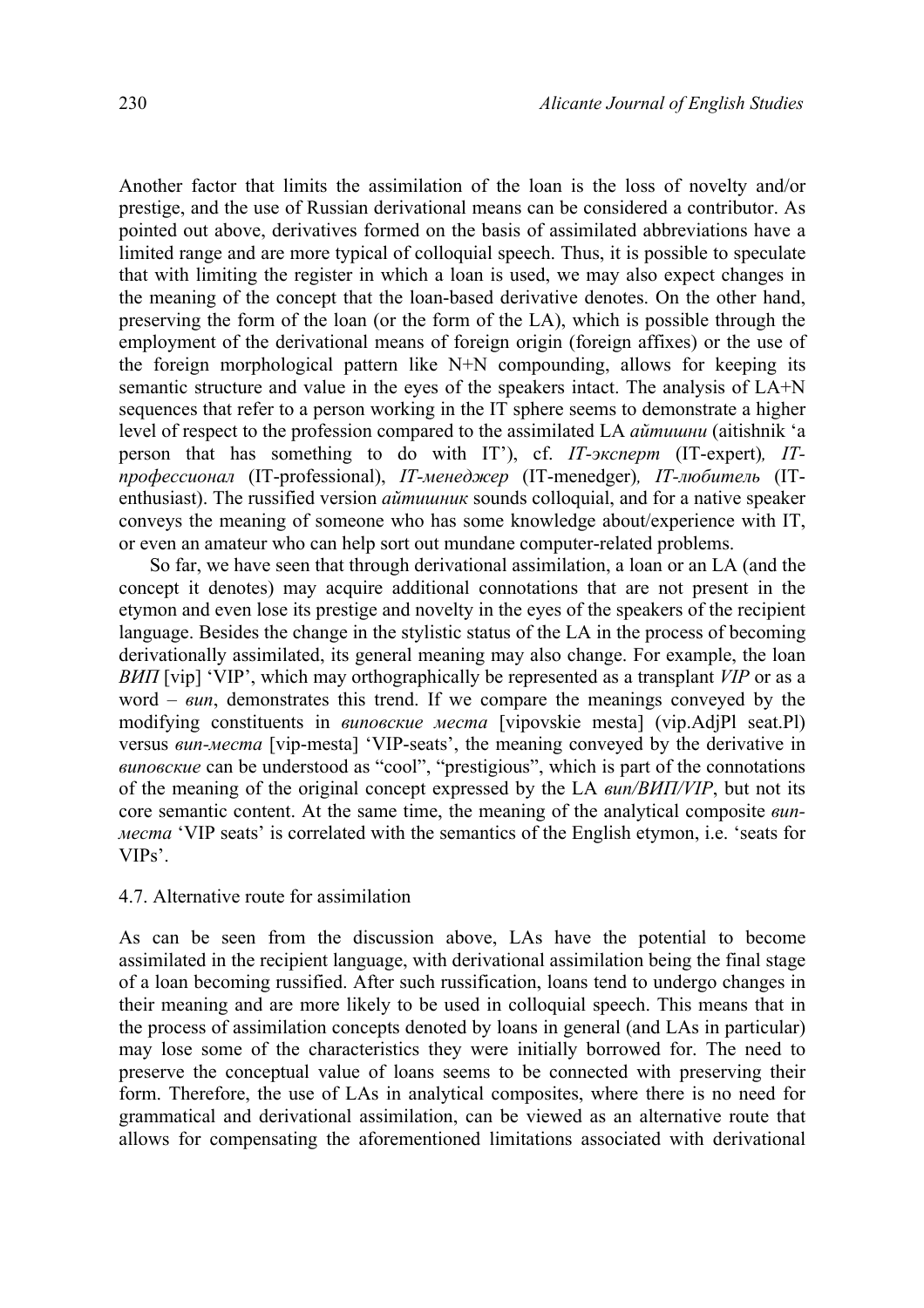assimilation. The number of N+N composite rows with LAs in the modifying position supports this argument.

### **CD**

*CD-oбзор*[CD-obzor] 'review of new CDs'*, CD-раздел* [CD-razdel] 'CD profile', *CDчейнджер* [CD-cheindzher] 'CD changer', *CD-проигрыватель* [CD-proigryvatel'] 'CD player'*, CD-диск* [CD-disk] 'CD disc', *CD-сборник* [CD-sbornik] 'collection of songs on a CD', *CD-архив* [CD-arkhiv] 'CD archive', *CD-плейер* [CD-pleyer] 'CD player', *CD-парад* [CD-parad] 'ranking of CDs', *CD-ресивер* [CD-resiver] 'CD receiver', *CD-бокс* [CD-boks] 'CD box', *CD-носитель* [CD-nositel] 'CD-ROM', *CD-текст* [CD-tekst] 'CD text', *CDдиагноз* [CD-diagnoz] 'diagnostics of the CD drive', *CD-продукция* [CD-produktsiya] 'CDs that are sold'

### **ВИП/VIP**

*ВИП/VIP-мнение* [VIP-mnenie] 'opinion of a VIP',*ВИП/VIP-персона* [VIP-persona] 'VIP person', *ВИП/VIP-категория* [VIP-kategoriya] 'category of products of very high quality'), *ВИП/VIP-клиент* [VIP-klient] 'VIP client', *ВИП/VIP-версия* [VIP-versiya] 'a version of a product that is suitable for VIPs',*ВИП/VIP-вариант* [VIP-variant] 'a version of a product that is suitable for VIPs', *ВИП/VIP-отель* [VIP-otel'] 'hotel where VIPs stay', *ВИП/VIPперевозчик* [VIP-perevozchik] 'carrier of VIP cargo',*ВИП/VIP-автомобиль* [VIP-avtomobil'] 'VIP car', *ВИП/VIP-захоронение* [VIP-zahoronenie] 'burial place for VIPs',*ВИП/VIPучасток* [VIP-uchastok] 'a piece of land for VIPs', *ВИП/VIP-подписка* [VIP-podpiska] 'VIP subscription',*ВИП/VIP-лица* [VIP-litsa] 'VIPs', *ВИП/VIP-проход* [VIP-prohod] 'an aisle or door reserved for the use of VIPs']

### **IT**

*IT-отдел* [IT-otdel] 'IT department', *IT-департамент* [IT-departament] 'IT department', *ITэксперт* [IT-expert] 'IT expert', *IT-технология* [IT-tekhnologiya] 'IT technology', *IT-город* [IT-gorod] 'city for IT specialists and their families', *IT-бизнес* [IT-biznes] 'IT business', *ITкомпания* [IT-kompaniya] 'IT company', *IT-ипотека* [IT-ipoteka] 'mortgage with special conditions for IT specialists', *IT-сфера* [IT-sphera] 'IT sphere', *IT-решение* [IT-resheniye] 'IT solution', *IT-разработка* [IT-razrabotka] 'product developed by IT specialists', *IT-проект* [IT-proekt] 'IT project'

### **PR**

*PR-поддержка* [PR-podderzhka] 'PR support', *PR-команда* [PR-komanda] 'PR team', *PRакция* [PR-aktsiya] 'PR campaign', *PR-тенденция* [PR-tendentsiya] 'PR tendency', *PRвопрос* [PR-vopros] 'PR issue', *PR-отдел* [PR-otdel] 'PR department', *PR-менеджер* [PRmenedzher] 'PR manager', *PR-департамент* [PR-departament] 'PR department', *PRдиректор* [PR-direktor] 'PR director', *PR-специалист* [PR-spetsialist] 'PR specialist'

### **SMS**

*SMS-оповещения* [SMS-opoveshcheniya] 'SMS notification', *SMS-технология* [SMStekhnologiya] 'SMS technology', *SMS-рассылка* [SMS-rassylka] 'SMS mass texting', *SMSспам* [SMS-spam] 'SMS spam', *SMS-информирование* [SMS-informirovanie] 'informing via text messaging', *SMS-уведомление* [SMS-uvedomlenie] 'SMS notification', *SMS-выписка* [SMS-vypiska] 'bank statement that can be received via SMS', *SMS-пароль* [SMS-parol'] 'online access code that is sent via SMS', *SMS-опрос* [SMS-opros] 'SMS survey', *SMS-*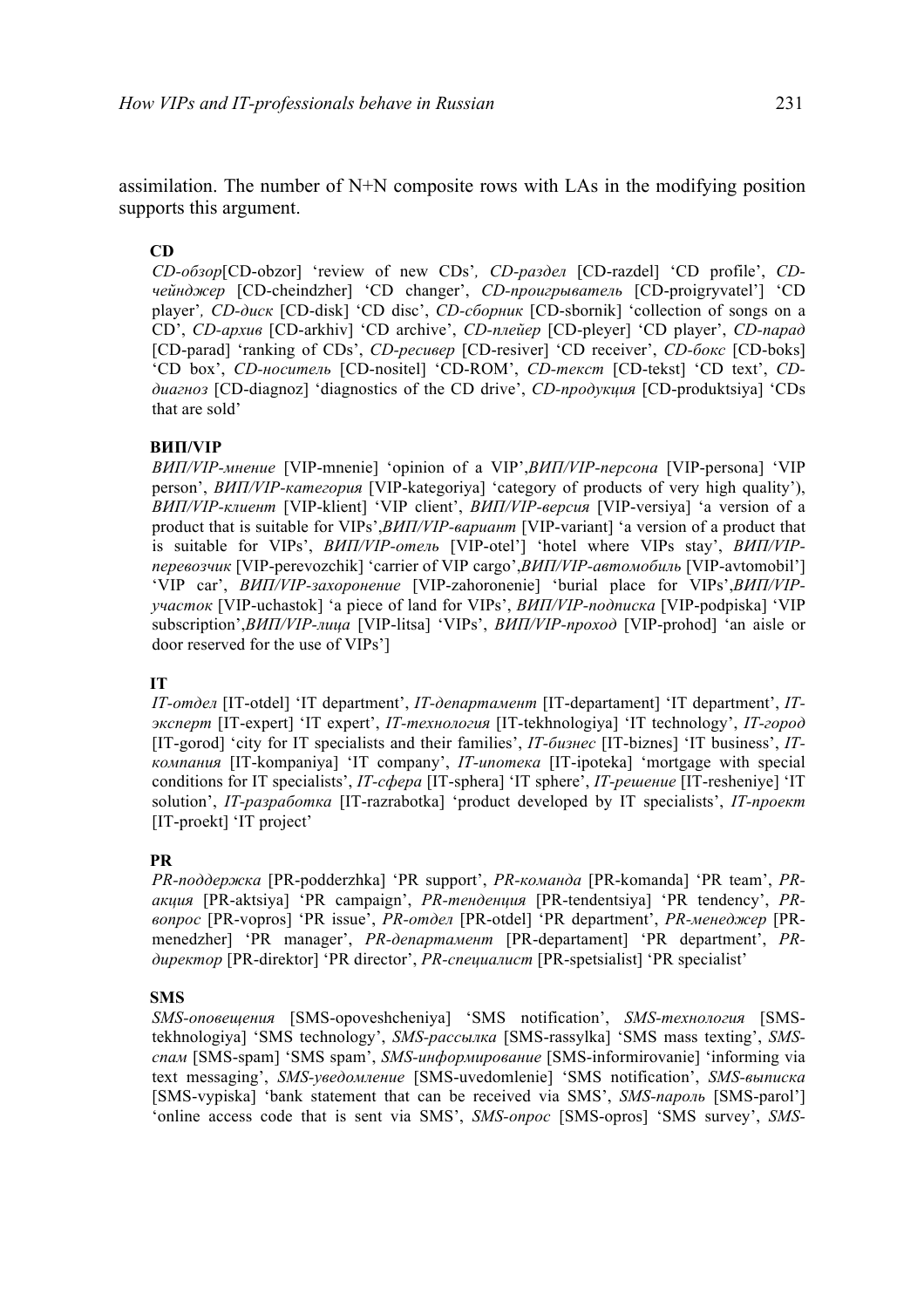*голосование* [SMS-golosovanie] 'voting via SMS', *SMS-сервис* [SMS-servis] 'SMS service', *SMS-траффик* [SMS-traffik] 'SMS traffic', *SMS-стандарт* [SMS-standart] 'SMS format'

As can be seen from the examples, some of the N+N composites with LAs could have been borrowed as single units (e.g., *IT-технология* [IT-tekhnologiya] 'IT technology') or as loan translations (Haugen, 1950), (e.g., *CD-проигрыватель* [CDproigryvatel'] 'CD player'). Some have been formed in the recipient language (e.g., *ВИП/VIP-захоронение* [VIP-zahoronenie] 'burial place for VIPs').

The discussion in this section aimed to demonstrate that the use of LAs in the modifying position of N+N composites is one way to avoid the limitations outlined above. Since the first component of such sequences is used analytically, the derivational potential of the LAs is not important, as we can see in the case with *CD+N* composites that form an extensive composite row. Preserving the form of the LA also preserves its original meaning and prestige. In addition, the combination of the LA with another noun avoids the necessity for it to be assimilated on grammatical and derivational levels, which helps to deal with restrictions set by the syntactic system of Russian. The use of LAs in Russian analytical composites can be also considered a special model of hybridisation, in which a whole word is used as a means of accommodating a loan into the recipient language.

4.7. The use of LAs in Russian composites: old vs. new

The last question to touch upon in the frame of this investigation is whether it is right to say that through borrowing of English N+N compounds or LA+N compounds Russian has also borrowed/developed a new word-formation pattern. The use of such structures in the creation of new LA+N composites can be viewed as evidence that the language has accommodated not only the loans themselves but also the word-formation pattern. Rochtchina (2012: 80) claims that the number of LA+N compounds created from Russian material (*РИА-Новости* [RIA-novosti] 'RIA News', *БТК банк* [BTK-bank] 'BTK bank', *ТВ-программа* [TV-programma] 'TV programme', etc.) demonstrates that "… Russian morphosyntax is adopting an English structure." Even though this research does not entirely support this claim, there is certainly sufficient evidence that Russian is moving towards analytism under the influence of linguistic borrowing. Similar trends have been noticed in other Slavic languages, including Czech (Gazda, 2008), Bulgarian (Bagasheva, 2016), Polish (Sztencel, 2009), as well as Romance languages, e.g. French (Picone, 1996)

Intriguingly, indigenous Russian abbreviations and abbreviations that were borrowed during the Soviet times function somewhat differently from recent LAs. For example, the data in the RNC (n.d.) suggests that Russian-originating abbreviations are rarely used in the formation of composites, but are rather used as post-modifiers in noun phases, e.g. *oфицерЧФ*[ofitser ChF] – ofitser<sub>Nom.</sub> Chernomorskogo<sub>Gen.</sub> Flota<sub>Gen.</sub> 'Officer of the Black Sea Navy'; *onepamopACV*[operator ASU] – operator<sub>Nom.</sub> Avtomatizirovannyh $G_{en}$ . System $G_{en}$ . Upravleniya $G_{en}$ . 'operator of ASU').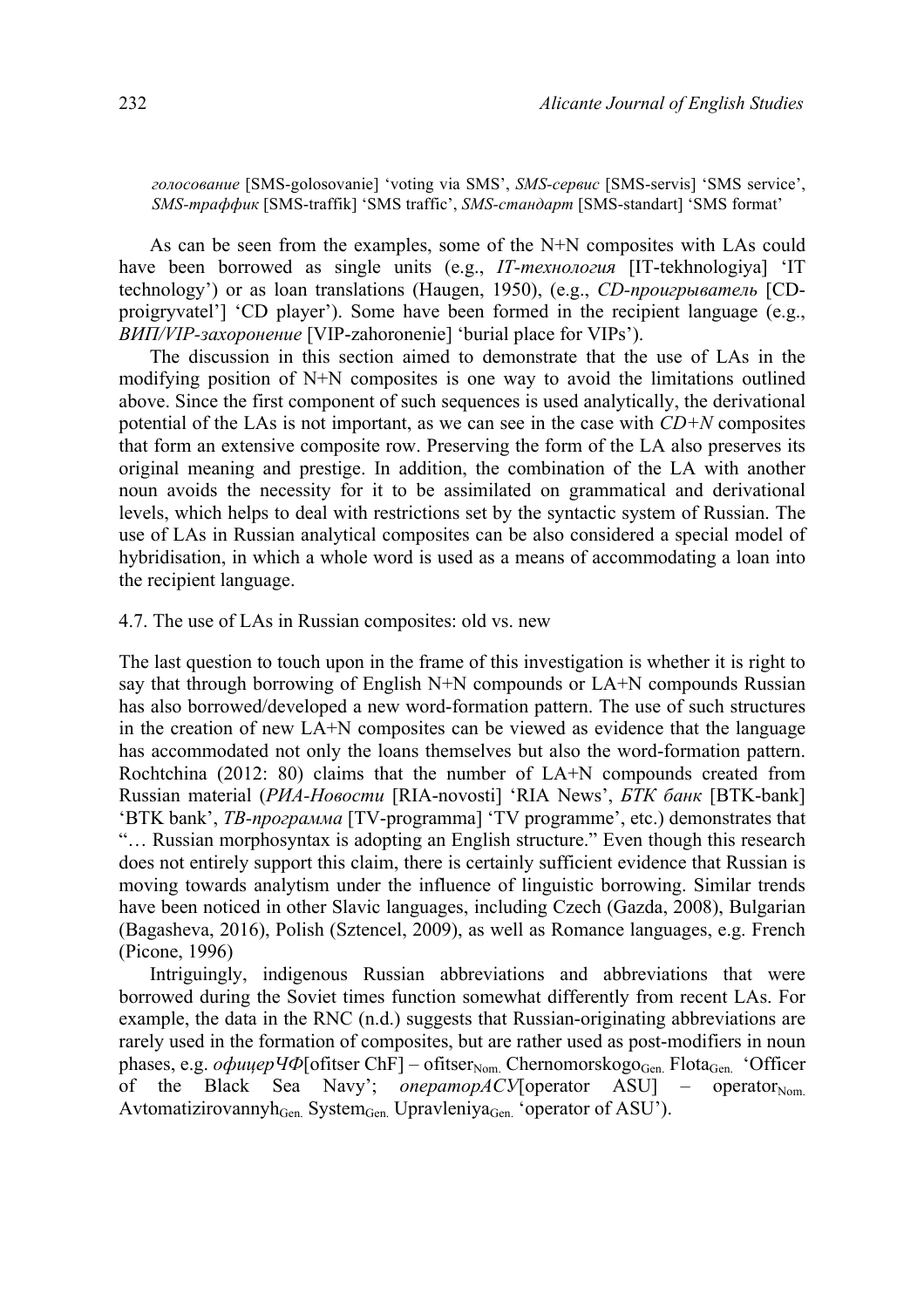A possible explanation for this may be that the connection with the motivational base is preserved on a deeper level of mental representation, and the knowledge about how the full phrase is conventionally used (i.e. adnominal genitive construction:  $N+N<sub>Gen</sub>$ , where LAs take the position of  $N<sub>Gen</sub>$ ) constrains the movement of the analytical element to the pre-modifying position.

The same is true for LAs that have been grammatically and lexically assimilated, are listed and are relatively high-frequency words. For example, LAs like *НАТО* 'NATO', *ООН* 'UNO', *США* 'USA' are not involved in derivational processes and are used in syntactic constructions in a similar way to indigenous Russian loans; e.g., *посол США* 'USA ambassador', *заседание ООН* 'UNO meeting', *сотрудник НАТО* 'NATO official'.

Such positional constraints do not seem to be the case for most recently-borrowed abbreviations. One explanation that can be offered here is analogy. The meaning of a foreign abbreviation is often not motivated by the words the abbreviation stands for in the recipient language, and they are perceived by native speakers as foreign words/parts of words. Since one of the most prominent ways of introducing foreign words into Russian in the last few decades is through nominal compounding, LAs have become used in the pattern in which foreign words often occur—i.e. N+N. A similar phenomenon is registered in other languages. For example, Picone (1996) discusses the possibility of the influence of borrowed English N+N compounds on the overall acceptance of right-headed elliptical N+N sequences in modern French.

It is interesting, however, why older abbreviations are introduced into a syntactic structure by means of a genitival phrase. The study of available sources does not provide a definitive answer, which leaves the way open for speculation. One of the possible explanations may be that abbreviations borrowed earlier, especially during the Soviet rule, were introduced through official media channels. The structure of sequences was carefully checked by the censorship, one of the functions of which was editing the text in accordance with the prescribed rules of Russian. This may have influenced the way such structures are used. After the Soviet state fell apart, and especially with the advent of the Internet, the channels through which the information came into the country changed. The words that started to be borrowed denote the concepts that are relevant for people's everyday lives, which means that they have more communicative value for an individual. This may be considered one of the factors that can explain such change in the use of recent LAs.

It is also possible to speculate that in future, recently introduced LAs may start being used in a way that is more typical of Russian abbreviations: when abbreviation is used in adnominal genitive construction, e.g. *сотрудникООН* (UNO officer). It is also possible that their use in compounds may remain preserved in the way it works now; i.e., LA+N. If the pattern passes the test of time, we will have more evidence for claims that the analytical compound formation pattern has been brought into use under the influence of borrowing a large number of English N+N compounds.

#### **5. Conclusion**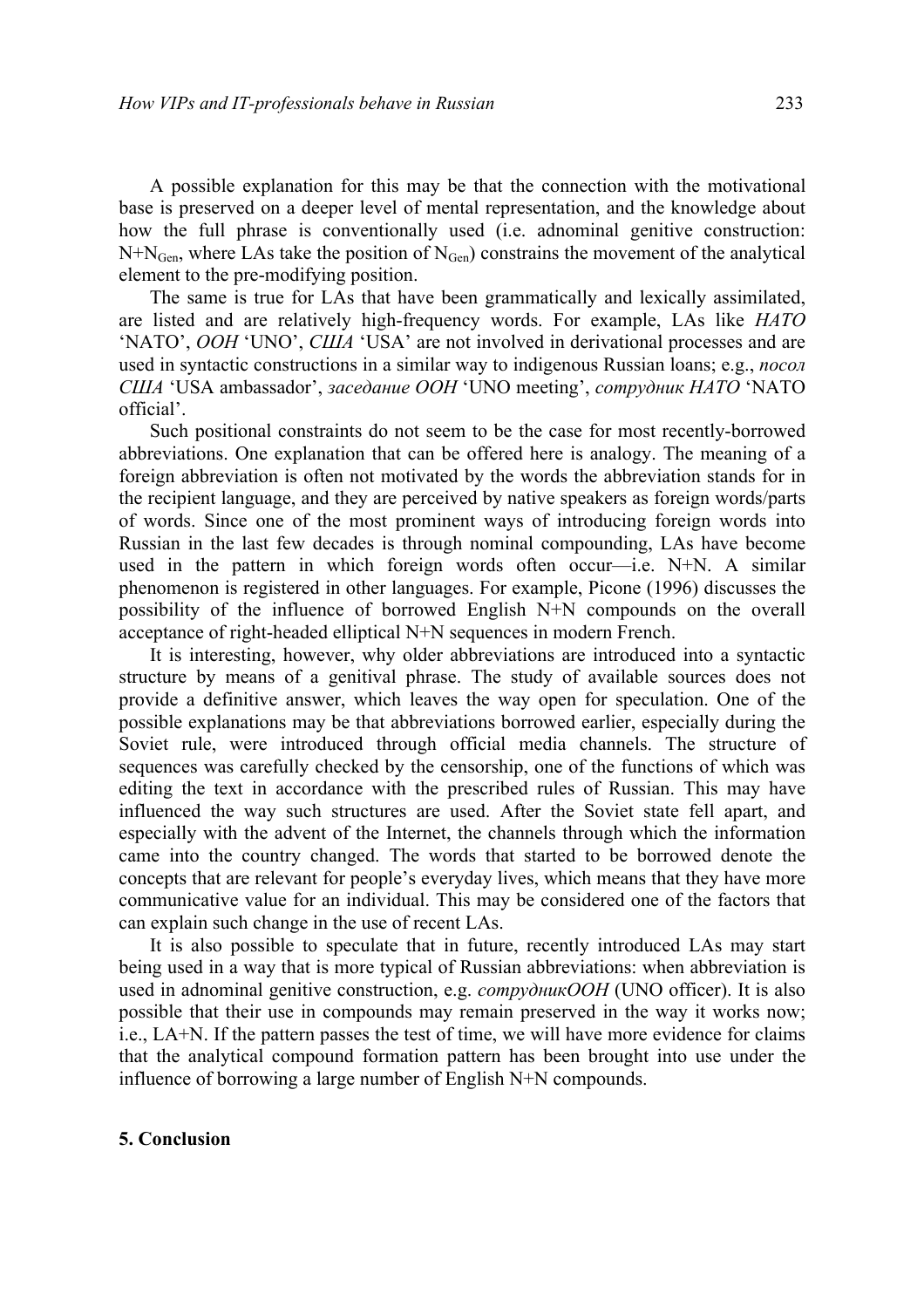This paper analysed a sample of analytical N+N composites in Russian, paying special attention to the use of LAs in the leftmost (modifying) position. Based on the analysis, it is possible to suggest that the analytical N+N pattern has become more productive in Russian under the influence of numerous borrowed N+N compounds. However, the straightforward claim that through the borrowing of English N+N compounds Russian also borrowed the analytical N+N word-formation pattern seems premature. The position that takes into consideration the reasons behind the growing productivity of the pattern provides a firmer base for a grounded explanation of the issue. It is important to consider that a superficially similar analytical word-formation pattern already exists in Russian (e.g. *царь-пушка* [tsar'-pushka]'king cannon'). Since this pattern is unproductive, it is often disregarded in modern research on Russian analytical compounds. It is possible, though, that English N+N compounds have triggered the revival of the pattern, which had previously existed. This revival brings with itself certain limitations; that is, the use of a recent loanword in the modifying position in the majority of cases and the predominant use of the word of a foreign origin in the head position.

The lack of clarity in terms of the reasons for growing productivity for Russian analytical N+N composites makes it difficult to assess the scale of English influence on the Russian language. Accepting the position that the English N+N pattern was borrowed under the influence of the large number of compounds, the contact between the two languages should be viewed as "more intense" (when some basic and non-basic vocabulary, as well as some structures are borrowed), according to Thomason and Kaufman's (1988) scale of borrowing. On the other hand, the position that views the use of the N+N pattern as an example of revitalisation of an unproductive one, suggests that the contact between English and Russian is "casual" (with only lexical borrowings). Even though the presented study did not aim to investigate the scale of language contact, further research in this area will be helpful in understanding the reported analytical tendencies in Russian, which are attributed to the influence of English.

The discussion above touched upon the stages of assimilation of a loan in the new linguistic environment with special attention to the effects of derivational assimilation, which involves the use of different derivational means. In the process of derivational assimilation, loans in general and LAs in particular may acquire semantic characteristics which are not registered in their English etymons. Such changes may be attributed to the use of Russian derivational material (hybridisation), which brings in the meaning strongly associated with Russian words and creates a humorous effect.

Russification of the loan is also responsible for downgrading the value of the concept in the eyes of the native speaker of Russian, and sometimes pejoration of meaning even in cases with the use of stylistically neutral affixes. Further research on the influence of different derivational means in the process of the assimilation of the loan will allow for a better understanding of native speaker attitudes to the borrowed concepts as well as on the process of linguistic borrowing into Russian.

The need to preserve the conceptual value of the loans and/or LAs in the eyes of the native speakers of the recipient language seems to be strongly associated with the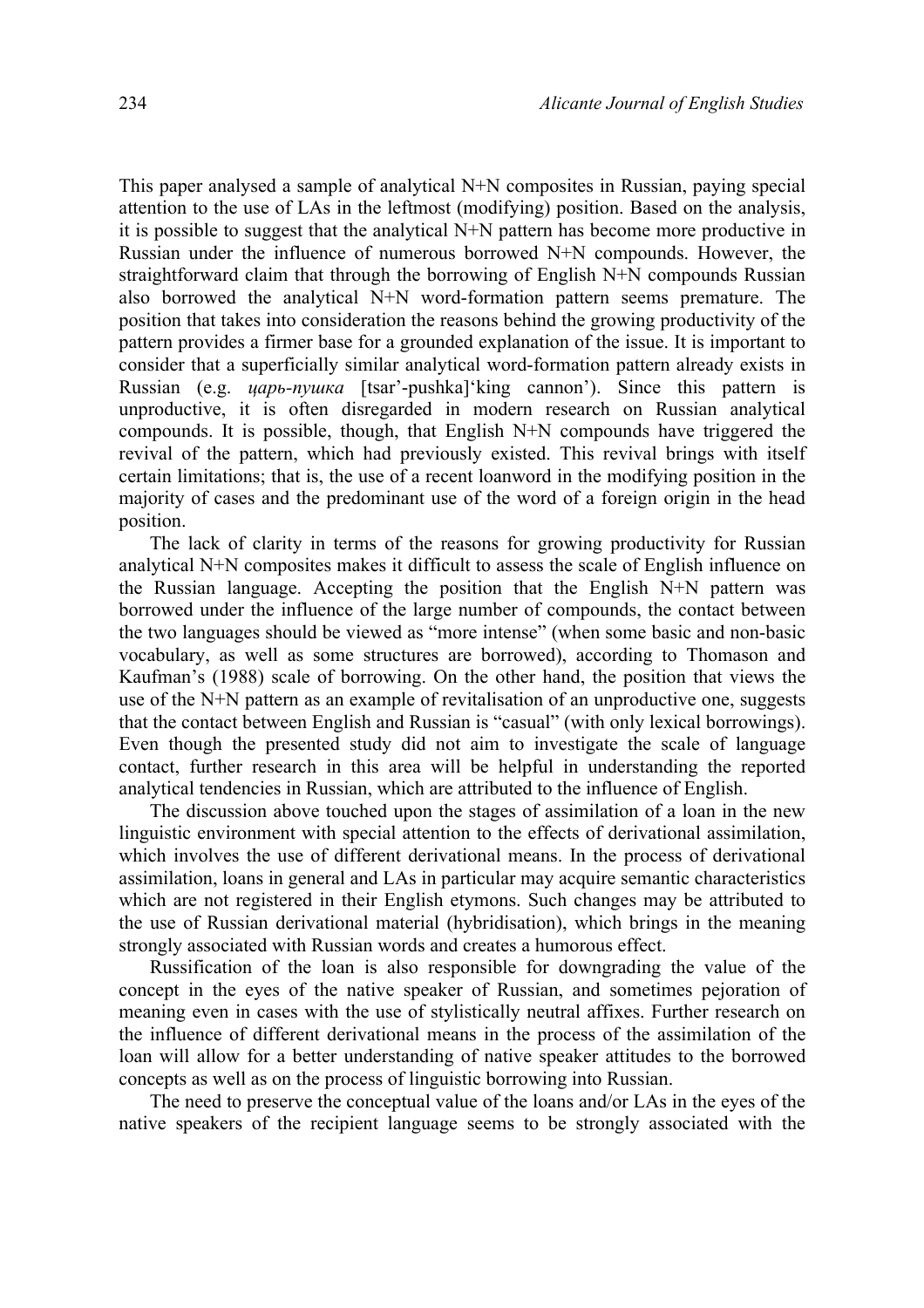preservation of their structural form. The presented analysis suggests that the use of loan abbreviations in analytical composites, where there is no need for a loan to be assimilated (even on the orthographic level), can be viewed as a logical way to keep the formal characteristics of the loan, its semantic content and conceptual value intact. The use of LAs in the modifying position of N+N composites also avoids the morphosyntactic restrictions of the Russian language system and compensates for the low derivational potential of some LAs. At this stage, we can see that the analytical N+N pattern serves as a catalyst that brings new concepts into the system of the Russian language and is becoming more productive.

The use of Krysin's (1975) framework is determined by the necessity for looking at assimilation of loans as a gradual process, and views loans from the viewpoint of their degree of assimilation. A study that would explore the possibilities of categorising borrowings into Russian using more widely accepted classifications, e.g. Thomason and Kaufman's (1988) borrowing scale, Haugen's (1950) classification, Matras and Sakel's (2007) framework of MAT (matter) and PAT (pattern) integration of loans, Carstensen and Busse's (1994) classification of forms of linguistic transfer, etc. in order to contribute to the development of a typology of linguistic borrowing, would be valuable.

Another limitation of the current study is that it is clustered around a limited number of semantic domains of language use with the main focus on the use of the analytical N+N pattern in technical language and business communication. Expanding the analysis beyond these areas and looking at the attitudes of native Russian speakers of different age groups towards this pattern will allow for employing a usage-based approach and will provide further insights into native speaker cognition.

#### **Notes**

1. Some of Haugen's (1950) categories are used where appropriate in this discussion.

2. This approach to treatment of the constituents of a Russian complex word raises questions connected with the terminology. For example, it is not clear whether understanding of the first constituent as a morpheme is determined by its representation by the stem or whether something else is going on. However, for reasons of space, and because the matters of terminology are not crucial for this investigation, I will refrain from discussing these here.

3. This assumption is rather simplistic for the purposes of the discussion. The criteria commonly used for differentiating between a compound word and a phrase in Russian also include structural (combination of two or more lexical centres, i.e. roots or stems, in a prescribed order), grammatical (the loss of grammatical markers by the first element), and semantic (unified meaning).

4. It has been pointed out by one of the reviewers that *zhar-ptitsa* may be a calque. This possibility cannot be excluded, since there are formations describing somewhat similar concepts in other Slavic languages, e.g. Czech *pták ohnivák* 'bird-fire' andSlovenian *zlata ptic*  'golden bird'. The analysed etymological sources do not provide a definitive answer to the question of the origin of this N+N sequence, referring it to ancient Russian mythology. This example also supports the argument that classifications of loans that involve etymological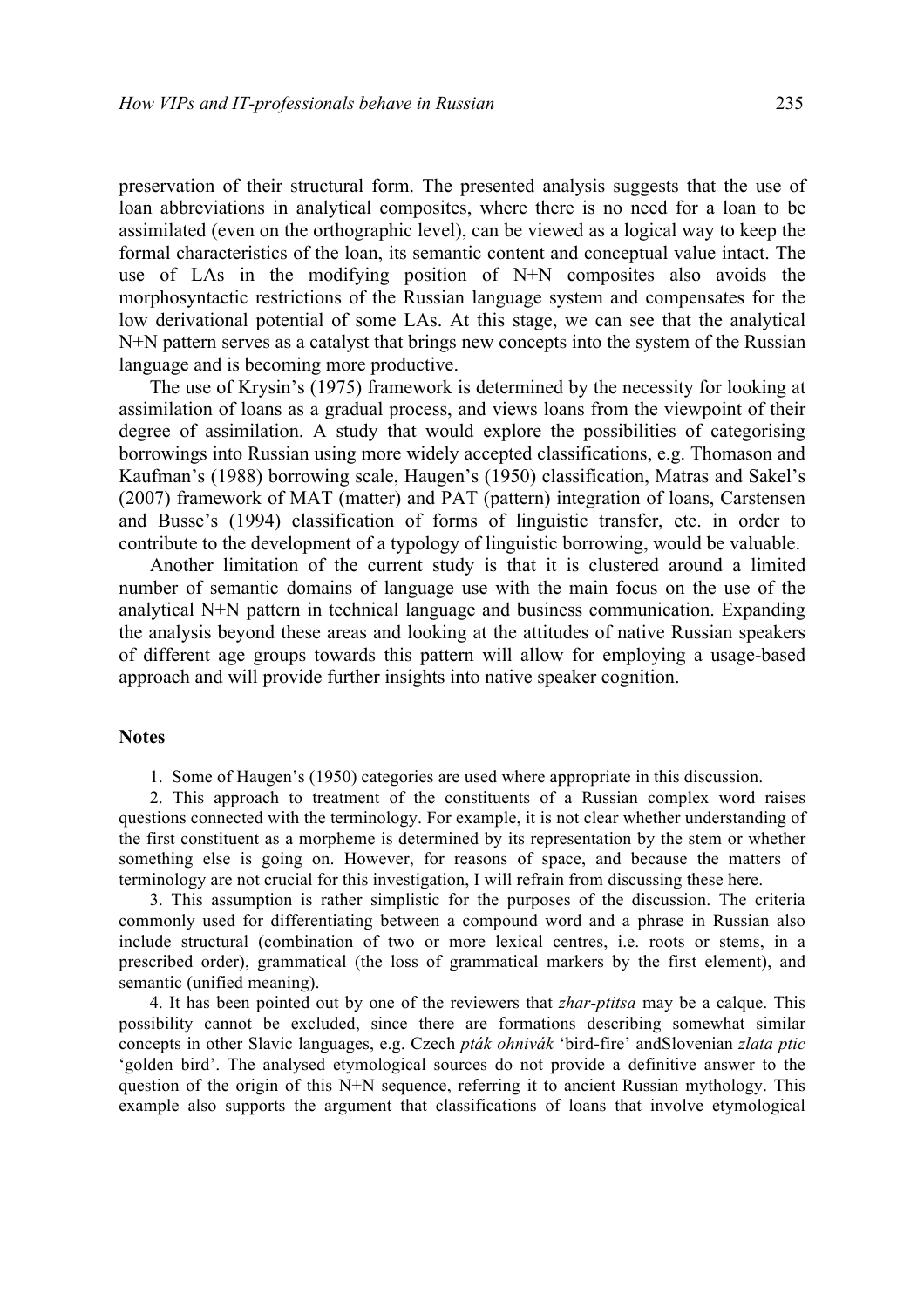principles may be somewhat misleading since it can be hard to draw a borderline between an indigenous word and a loan in the absence of phonological and/or morphological similarity.

5. Examples are taken from the RNC (n.d.).

6. Interestingly, in the RNC transplants (items using the script of the donor language) are tagged as barbarisms, whereas once the Cyrillic script is used, they acquire the status of a loanword.

7. Rochtchina (2012: 79) notes the overall tendency to preserve the English orthography in abbreviations that are related to information technology, e.g. DOS, IBM. She also points out that Cyrillic forms of abbreviations—e.g. *Би-би-си* (BBC), *МП3* (MP3)—often revert to their Latin alphabetic forms.

8. *Cp.* Eng.:*parking* is motivated by the derivational base *park* and has the meaning 'bring (a vehicle that one is driving) to a halt and leave it temporarily, typically in a car park or by the side of the road' ("Parking", n.d., n.p.).

9. Matiello (2013) provides a detailed analysis of the issues that are associated with abbreviations in modern linguistics, including problems of definition, classification, irregularities in formation, etc.

10. Examples are taken from the RNC (n.d.).

11. This phenomenon is also referred to as RAS syndrome or PNS syndrome and is not limited to loan abbreviations. The phenomenon is widespread and supports the suggestion that abbreviations are perceived as words in general, e.g. English *ATM machine* [[Automated Teller Machine] machine]*, PDF format* [[Portable Document Format] format].

12. The RNC (n.d.).

13. It is hard to say whether there is a tendency for the transplants to become graphically assimilated. The texts in the RNC contain at least ten times the number of examples of use of the LA *VIP* in the English orthography as compared to its number of uses in the Russian spelling *вип/ВИП*. The dates of the texts do not seem to matter either. Considering the limited size of the RNC, this cannot be considered representative of the overall tendencies, because a search in Google demonstrates that the use of the LA in the Russian orthography is quite common (over 200,000 hits).

14. For example, in the cases of *ЦРУ* (Eng.: CIA) and*ФБР* (Eng.: FBI), the syntactic structure of the source phrases in English and Russian do not match, which is not the case for *ПК* (Eng.: PC). For a more detailed description of abbreviation calques and differences in their structure in Russian see Baranova (2010).

15. Examples are taken from RNC (n.d.).

16. Examples are taken from RNC (n.d.).

17. It is important to point out that the tendency for russification of English abbreviations is becoming stronger. However, some abbreviations can be considered successful translations, e.g. США (USA), ФБР (FBI).

18. This could have been the case for English too, before the expression *public relations* started to be used as a term.

19. Other criteria include the length of the loan, presence of semantic competition, conformity with the grammatical system of the language and importance of the concept to the speakers. Dyakov's (2001) understanding of derivational potential seems to be strongly correlated with Alain Rey's comments on neology in French (see Rey, 1995: 80-82).

#### **References**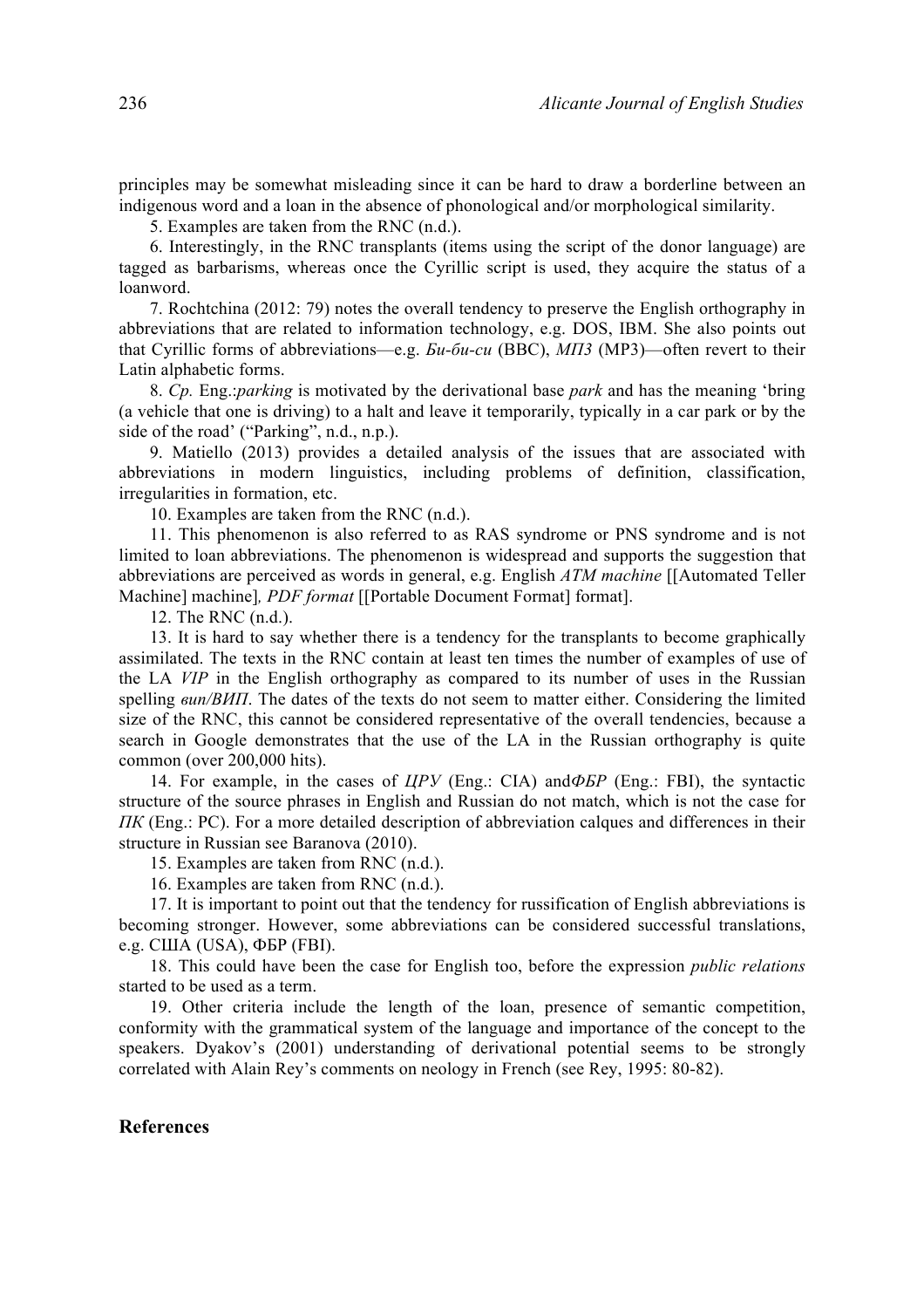- Bagasheva, Alexandra (2016): "On  $[N_1N_2]$  constructions and word-formation in Bulgarian". In L. Körtvélyessy et al., eds., *Word-formation Across Languages*. Newcastle upon Tyne: Cambridge Scholars Publishing, 1-28.
- Baranova, Lyudmila (2010): "Kalkirovanie kak sposob zaimstvovaniya inoyazychnyh abbreviatur v russkom yazyke". *Сучасні дослідження з іноземної філології*, http://nbuv.gov.ua/UJRN/**Sdzif**\_2010\_8\_6 [Accessed 25 October 2017]
- Bauer, Laurie (2003): *Introducing linguistic morphology*. Washington, DC: Georgetown U Press.
- Broselow, E. (1992): "Loan phonology". In W. Bright, ed., *International Encyclopedia of Linguistics: EXPL – MOOT.* Oxford: Oxford University Press, 200-201.
- Busse, Ulrich, and Manfred Görlach (2002): "German". In M. Görlach, ed., *English in Europe*. Oxford: Oxford University Press, 13-36.
- Carstensen, Broder, and Ulrich Busse (1994): *Anglizismen-Wörterbuch. Der Einfl uss des Englischen auf den deutschen Wortschatz nach 1945.* Berlin, New York: Mouton de Gruyter.
- Chernykh, P.Y. (1999): *Istoriko-etimologicheskyi slovar' covremennogo russkogo yazyka.*3rd ed., Moscow: Russkyi yazyk.
- Corbett, Greville (2004): "The Russian adjective: a pervasive yet elusive category". In R.M.W Dixon and A. Y. Aikhenvald, eds., *Adjective Classess: A Cross-Linguistic Typology*. Oxford: Oxford University Press, 199-222.
- Crystal, David (2008): *A Dictionary of Linguistics and Phonetics*. 6<sup>th</sup> ed., Oxford: Blackwell Publishing.
- Dimitrova, Ludmila, et al. (2011): "Bulgarian-Polish-Lithuanian Corpus Recent progress and application". In D. Majchráková and R. Garabí, eds., *Natural Language Processing, Multilinguality. Sixth International Conference Modra, Slovakia, 20–21 October 2011 Proceedings*. Slovak National Corpus Ľ. Štúr Institute of Linguistics Slovak Academy of Sciences Bratislava, Slovakia, 44-50.
- Dyakov, Anatoly (2001): *Derivatsionnaya integratsiya anglitsizmov v russkom yazyke kontsa XX veka v funktsional'nom aspekte*. PhD dissertation, Novosibirskyi Gosudarstvennyi Pedagogicheskyi Universitet.
- Fasmer, Max (1986): *Etimilogicheskyi slovar' russkogo yazyka*. 2<sup>nd</sup> ed., Moscow: Progress.
- Fischer, Roswitha (2008): "Introduction: Studying anglicisms". In R. Fischer and H. Pułaczewska, eds., *Anglicisms in Europe: Linguistic Diversity in a Global Context*. Newcastle upon Tyne: Cambridge Scholars Publishing, 1-14.
- Gazda, Jiří (2008): "Rost analitizma (i agglutinativnosti) kak odna iz konvergentnych tendencij v razvitii sovremennych slavjanskich jazykov (na materiale novych slozhnych naimenovanij v russkom i cheshskom jazykach)". *Izuchenije slavjanskich jazykov, literatur i kuľtur kak inoslavjanskich i inostrannych. Sbornik dokladov.* Belgrad: Slavisticheskoje obshchestvo Serbii, 118-123
- Gómez Capuz, Juan (1997): "Towards a typological classification of linguistic borrowing (illustrated by Anglicisms in Romance Languages)". *Revista Alicantina de Estudios Ingleses*, 10: 81-94. doi: 10.14198/raei.1997.10.08. [Accessed 25 October 2017]
- Haspelmath, Martin, and Uri Tadmor (2009): "The loanword typology project and the world loanword database". In M. Haspelmath and U. Tadmor, eds., *Loanwords in the World's Languages: A Comparative Handbook*. Berlin: de Gruyter, 1-34.
- Haspelmath, Martin (2009): "Lexical borrowing: Concepts and issues". In M. Haspelmath and U. Tadmor, eds., *Loanwords in the World's Languages: AComparative Handbook*. Berlin: de Gruyter, 35-54.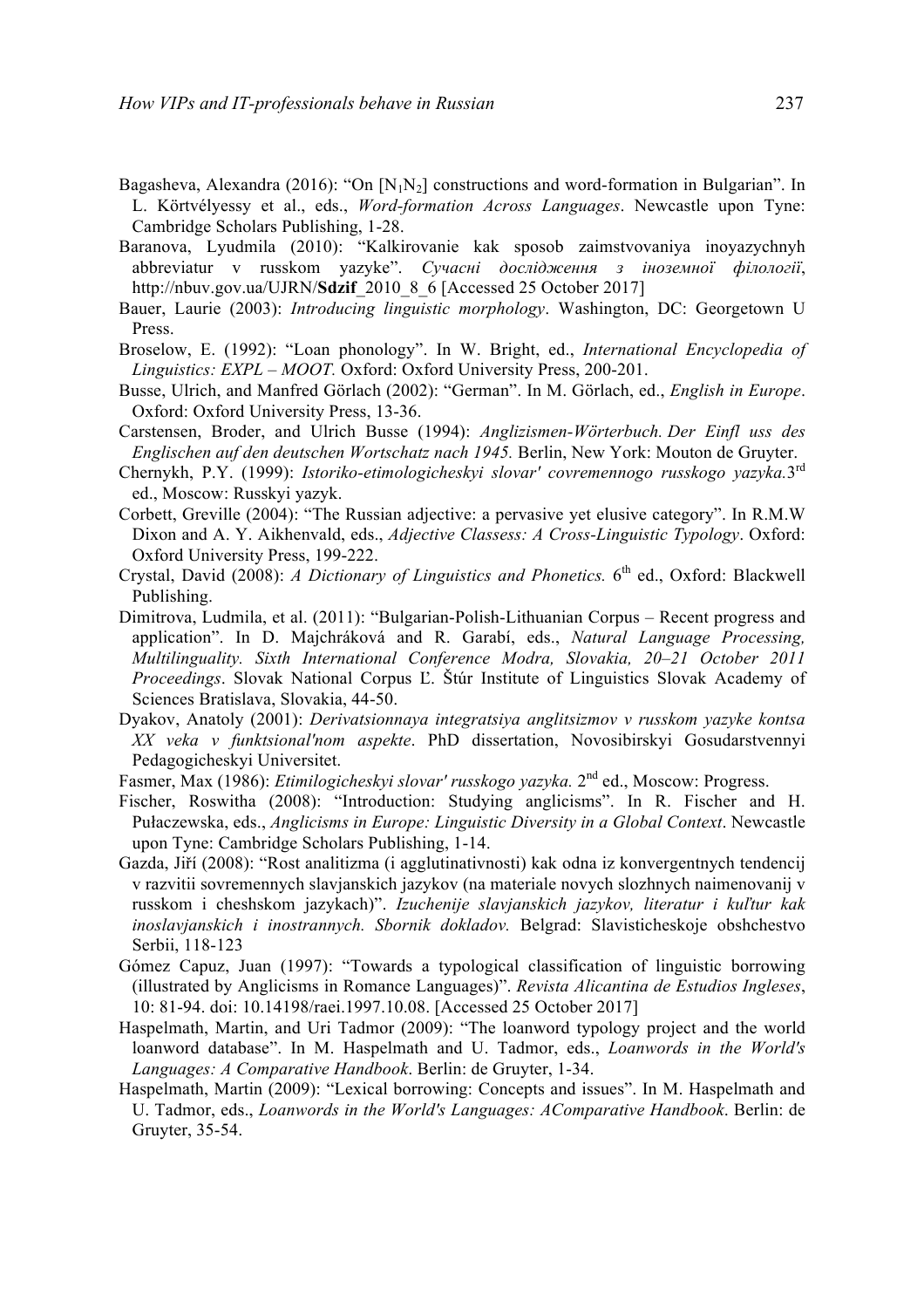- Haugen, Einar (1950): "The analysis of linguistic borrowing". *Language*, 26(2): 210-231.
- Hyman, Larry (1970): "The role of borrowings in the justification of phonological grammars". *Studies in African Linguistics*, 1(1): 1-48.
- Karaulov, Yury, ed. (1998): *Russkyi yazyk: entsiklopedia*. 2nd ed., Moscow: Drofa.
- Kimyagarova, Roza (1968): "Tipy i vidy adaptatsii zaimstvovannoi leksiki v russkom yazyke novogo vremeni (XVII-XX vv.)". *Vestnik Moskovskogo Universiteta. Seriya 9. Filologiya*, 6: 69-78.
- Komlev, Nikolai (2006): *Slovar' inostrannyh slov.* Moscow: EKSMO-Press.
- Kotelova, Nadezhda, ed. (1984): *Novye slova i znacheniya. Slovar'-spravochnik po materialam pressy i literatury 70-h godov*. Moscow: Russkiy yazyk.
- Krysin, Leonid (1975): "Stupeni morfemnoi chlenimosti inoyazychnyh slov". In E. Zemskaya, ed., *Razvitie sovremennogo russkogo yazyka. Slovoobrazovanie. Chlenimost' slova.* Moscow: Prosveshchenie, 227-231.
- Matiello, Elisa. (2013): *Extra-Grammatical Morphology in English. Abbreviations, Blends, Reduplicatives and Related Phenomena*. Berlin: Mouton De Gruyter.
- Matras, Yaron, and Jeanette Sakel (2007): "Investigating the mechanisms of pattern replication in language convergence". *Studies in Language*, 31(4): 829-865.
- Nagano, Akiko, and Masaharu Shimada (2016): "Language contact between English and Japanese and the borrowing of left-headed nominal modification construction". *ESSE 2016: Book of Abstracts*: 51. www.esse2016.org/downloads/abstracts.pdf
- Panov, M. V. (1999): *Pozicionnaja morfologija russkogo jazyka*. Moscow: Nauka, 1999.
- *"Parking".* n.d. In *Oxford Dictionaries*, en.oxforddictionaries.com/definition/parking.
- Picone, Michael D. (1996): *Anglicisms, neologisms and dynamic French*. Amsterdam / Philadelphia: John Benjamins Publishing Company.
- Rey, Alain (1995): *Essays on Terminology*. Amsterdam/Philadelphia: John Benjamins Publishing Company.
- Rochtchina, Julia (2012): "Morphology and lexicology interface. Latest Russian neologisms: The next step towards analytism?" In V. Makarova, ed., *Russian Language Studies in North America: New Perspectives from Theoretical and Applied Linguistics*. London, New York: Anthem Press, 71-84.
- Russian National Corpus. N.p., n.d. Available at ruscorpora.ru/
- Ryazanova-Clarke, Larissa, and Terence Wade (1999): *The Russian Language Today*. New York: Routledge.
- Shvedova, Yelena, ed. (1980): *Russkaya grammatika*, vol.1. Moscow: Nauka.
- Štekauer, Pavol, et al. (2008): *Universals, Tendencies and Typology in Word-Formation: A Cross-Linguistic Study*. Josef Šafárik University.
- Sztencel, Magdalena (2009): "Boundaries crossed: The influence of English on modern Polish". *E-Pisteme*, 2(1): 3-17.
- Thomason, Sarah Grey, and Terrence Kaufman (1988): *Language Contact, Creolization and Genetic Linguistics*. Berkeley: University of California Press.
- Tikhonov, Alexandr, ed. (2014): *Entsiklopedicheskyi slovar'-spravochnik lingvisticheskih terminov i ponyatyi: Russkyi yazyk*, T.1. 2nd ed., Moscow: Flinta.
- Townsend, Charles (1968): *Russian Word-formation*. New York: McGraw Hill.
- Vaganova, Natalya. (2005): *Sovremennye zaimstvovaniya iz anglyiskogo yazyka: Semantikoslovoobrazovatelnyi aspekt: Na materiale anglitsizmov kontsa XX – nachala XXI v. v sovremennom russkom yazyke*. PhD dissertation, Nizhegorodskyi Gosudarstvennyi Universitet.